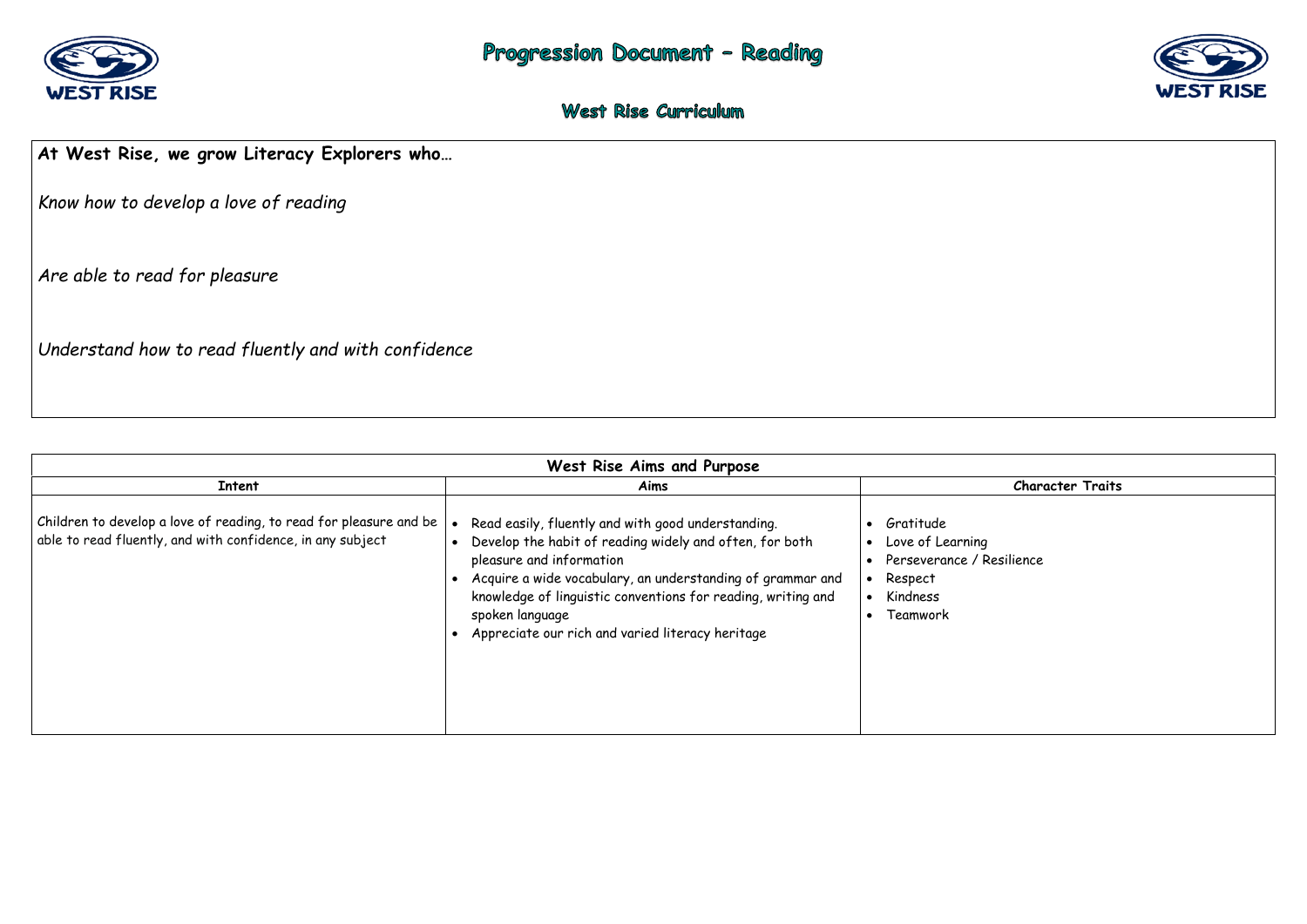## National Curriculum

| National Curriculum Aims and Purpose                                                                                                                                                                                                                                                                                                                                                                                                                                                                                                                                                                                                                                                                                                                                                                                                                                                                                                                                                                                                                                                                                                                                                                                                                                                                                                                                                                                                                       |                                                                                                                                                                                                                                                                                                                                                                                                                                                                              |                                                                                                                                                                                                                                                                                                                                                                                                                                              |  |  |
|------------------------------------------------------------------------------------------------------------------------------------------------------------------------------------------------------------------------------------------------------------------------------------------------------------------------------------------------------------------------------------------------------------------------------------------------------------------------------------------------------------------------------------------------------------------------------------------------------------------------------------------------------------------------------------------------------------------------------------------------------------------------------------------------------------------------------------------------------------------------------------------------------------------------------------------------------------------------------------------------------------------------------------------------------------------------------------------------------------------------------------------------------------------------------------------------------------------------------------------------------------------------------------------------------------------------------------------------------------------------------------------------------------------------------------------------------------|------------------------------------------------------------------------------------------------------------------------------------------------------------------------------------------------------------------------------------------------------------------------------------------------------------------------------------------------------------------------------------------------------------------------------------------------------------------------------|----------------------------------------------------------------------------------------------------------------------------------------------------------------------------------------------------------------------------------------------------------------------------------------------------------------------------------------------------------------------------------------------------------------------------------------------|--|--|
| Purpose of Study                                                                                                                                                                                                                                                                                                                                                                                                                                                                                                                                                                                                                                                                                                                                                                                                                                                                                                                                                                                                                                                                                                                                                                                                                                                                                                                                                                                                                                           | Aims                                                                                                                                                                                                                                                                                                                                                                                                                                                                         |                                                                                                                                                                                                                                                                                                                                                                                                                                              |  |  |
| English has a pre-eminent place in education and in society. A high-quality<br>education in English will teach pupils to speak and write fluently so that they<br>can communicate their ideas and emotions to others, and through their reading<br>and listening, others can communicate with them. Through reading in particular,<br>pupils have a chance to develop culturally, emotionally, intellectually, socially and<br>spiritually. Literature, especially, plays a key role in such development. Reading<br>also enables pupils both to acquire knowledge and to build on what they already<br>know. All the skills of language are essential to participating fully as a member<br>of society; pupils who do not learn to speak, read and write fluently and<br>confidently are effectively disenfranchised.<br>The programmes of study for reading at key stages 1 and 2 consist of 2<br>dimensions:<br>word reading<br>comprehension (both listening and reading)                                                                                                                                                                                                                                                                                                                                                                                                                                                                              | The national curriculum Reading aims to ensure<br>that all pupils:<br>Read easily, fluently and with good<br>≻<br>understanding.<br>Develop the habit of reading widely and often,<br>$\blacktriangleright$<br>for both pleasure and information<br>$\triangleright$ Acquire a wide vocabulary, an understanding of<br>grammar and knowledge of linguistic<br>conventions for reading, writing and spoken<br>language<br>Appreciate our rich and varied literacy<br>heritage | By the beginning of<br>written at an age-ap<br>to read them accura<br>them to focus on und<br>decoding individual w<br>new words outside tl<br>approximation to the<br>skills become increas<br>more towards develo<br>depth of their readi<br>independent, fluent<br>frequently. They sho<br>enjoyment of stories<br>to read silently. The<br>and skills in reading<br>They should be learr<br>have read: with supp<br>independently by the |  |  |
| It is essential that teaching focuses on developing pupils' competence in both<br>dimensions; different kinds of teaching are needed for each.<br>Skilled word reading involves both the speedy working out of the pronunciation<br>of unfamiliar printed words (decoding) and the speedy recognition of familiar<br>printed words. Underpinning both is the understanding that the letters on the<br>page represent the sounds in spoken words. This is why phonics should be<br>emphasised in the early teaching of reading to beginners (ie unskilled readers)<br>when they start school.<br>Good comprehension draws from linguistic knowledge (in particular of<br>vocabulary and grammar) and on knowledge of the world. Comprehension skills<br>develop through pupils' experience of high-quality discussion with the teacher,<br>as well as from reading and discussing a range of stories, poems and non-fiction.<br>All pupils must be encouraged to read widely across both fiction and non-fiction<br>to develop their knowledge of themselves and the world they live in, to<br>establish an appreciation and love of reading, and to gain knowledge across the<br>curriculum. Reading widely and often increases pupils' vocabulary because they<br>encounter words they would rarely hear or use in everyday speech. Reading also<br>feeds pupils' imagination and opens up a treasure house of wonder and joy for<br>curious young minds. |                                                                                                                                                                                                                                                                                                                                                                                                                                                                              | By the beginning of<br>wider range of poetr<br>interest level with a<br>They should be able<br>out how to pronounce<br>automaticity. If the<br>ask for help in deter<br>how to pronounce it<br>They should be able<br>intonation to show tl<br>summarise and prese<br>should be reading wi<br>school, for pleasure<br>silently, with good ur<br>unfamiliar words, an                                                                         |  |  |

### **Attainment Targets**

year 3, pupils should be able to read books ppropriate interest level. They should be able itely and at a speed that is sufficient for derstanding what they read rather than on words. They should be able to decode most their spoken vocabulary, making a good e word's pronunciation. As their decoding isingly secure, teaching should be directed oping their vocabulary and the breadth and ing, making sure that they become and enthusiastic readers who read widely and ould be developing their understanding and es, poetry, plays and non-fiction, and learning ey should also be developing their knowledge non-fiction about a wide range of subjects. ning to justify their views about what they port at the start of year 3 and increasingly e end of year 4.

year 5, pupils should be able to read aloud a ry and books written at an age-appropriate accuracy and at a reasonable speaking pace. to read most words effortlessly and to work te unfamiliar written words with increasing pronunciation sounds unfamiliar, they should rmining both the meaning of the word and correctly.

to prepare readings, with appropriate their understanding, and should be able to ent a familiar story in their own words. They idely and frequently, outside as well as in and information. They should be able to read nderstanding, inferring the meanings of id then discuss what they have read.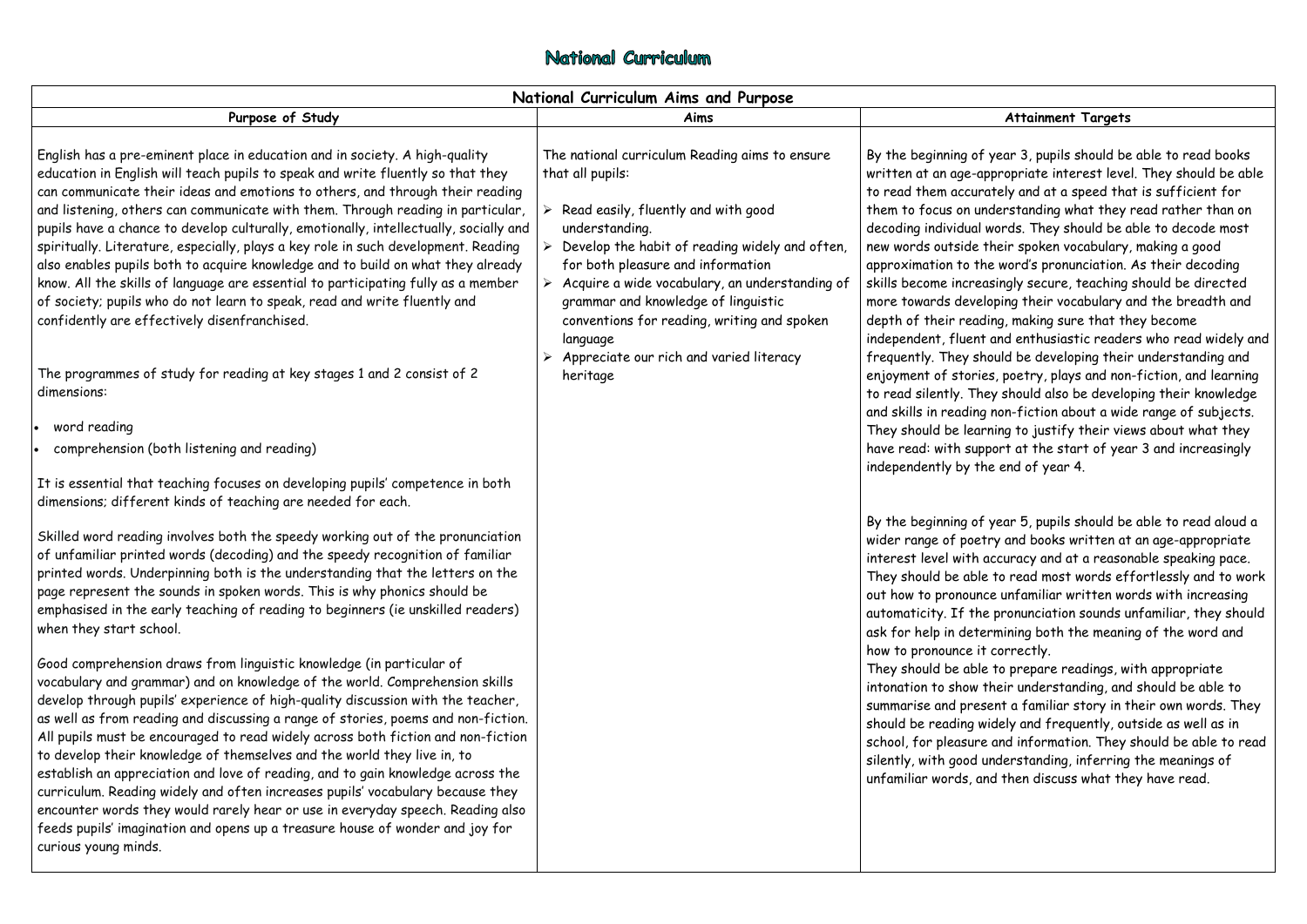| It is essential that, by the end of their primary education, all pupils are able to |  |
|-------------------------------------------------------------------------------------|--|
| read fluently, and with confidence, in any subject in their forthcoming             |  |
| secondary education.                                                                |  |
|                                                                                     |  |

### **Subject Content**  KS1 - Pupils should be taught to: apply phonic knowledge and skills as the route to decode words respond speedily with the correct sound to graphemes (letters or groups of letters) for all 40+ phonemes, including, where applicable, alternative sounds for graphemes read accurately by blending sounds in unfamiliar words containing GPCs that have been taught read common exception words, noting unusual correspondences between spelling and sound and where these occur in the word read words containing taught GPCs and –s, –es, –ing, –ed, –er and –est endings read other words of more than one syllable that contain taught GPCs read words with contractions [for example, I'm, I'll, we'll], and understand that the apostrophe represents the omitted letter(s) read books aloud, accurately, that are consistent with their developing phonic knowledge and that do not require them to use other strategies to work out words reread these books to build up their fluency and confidence in word reading Year2 continue to apply phonic knowledge and skills as the route to decode words until automatic decoding has become embedded and reading is fluent read accurately by blending the sounds in words that contain the graphemes taught so far, especially recognising alternative sounds for graphemes read accurately words of two or more syllables that contain the same graphemes as above read words containing common suffixes read further common exception words, noting unusual correspondences between spelling and sound and where these occur in the word read most words quickly and accurately, without overt sounding and blending, when they have been frequently encountered read aloud books closely matched to their improving phonic knowledge, sounding out unfamiliar words accurately, automatically and without undue hesitation reread these books to build up their fluency and confidence in word reading Pupils should be taught to: apply their growing knowledge of root words, prefixes and suffixes (etymology and morphology) as listed in English Appendix 1, both to read aloud and to understand the meaning of new words they meet read further exception words, noting the unusual correspondences between spelling and sound, and where these occur in the word. develop positive attitudes to reading and understanding of what they read by: listening to and discussing a wide range of fiction, poetry, plays, non-fiction and reference books or textbooks reading books that are structured in different ways and reading for a range of purposes using dictionaries to check the meaning of words that they have read increasing their familiarity with a wide range of books, including fairy stories, myths and legends, and retelling some of these orally • identifying themes and conventions in a wide range of books preparing poems and play scripts to read aloud and to perform, showing understanding through intonation, tone, volume and action discussing words and phrases that capture the reader's interest and imagination recognising some different forms of poetry [for example, free verse, narrative poetry] understand what they read, in books they can read independently, by: checking that the text makes sense to them, discussing their understanding and explaining the meaning of words in context asking questions to improve their understanding of a text drawing inferences such as inferring characters' feelings, thoughts and motives from their actions, and justifying inferences with evidence predicting what might happen from details stated and implied identifying main ideas drawn from more than one paragraph and summarising these identifying how language, structure, and presentation contribute to meaning retrieve and record information from non-fiction participate in discussion about both books that are read to them and those they can read for themselves, taking turns and listening to what others say. maintain positive attitudes to reading and understanding of what they read by: continuing to read and discuss an increasingly wide range of fiction, poetry, plays, non-fiction and reference books or textbooks • reading books that are structured in different ways and reading for a range of purposes increasing their familiarity with a wide range of books, including myths, legends and traditional stories, modern fiction, fiction from our literary heritage, and books from other cultures and traditions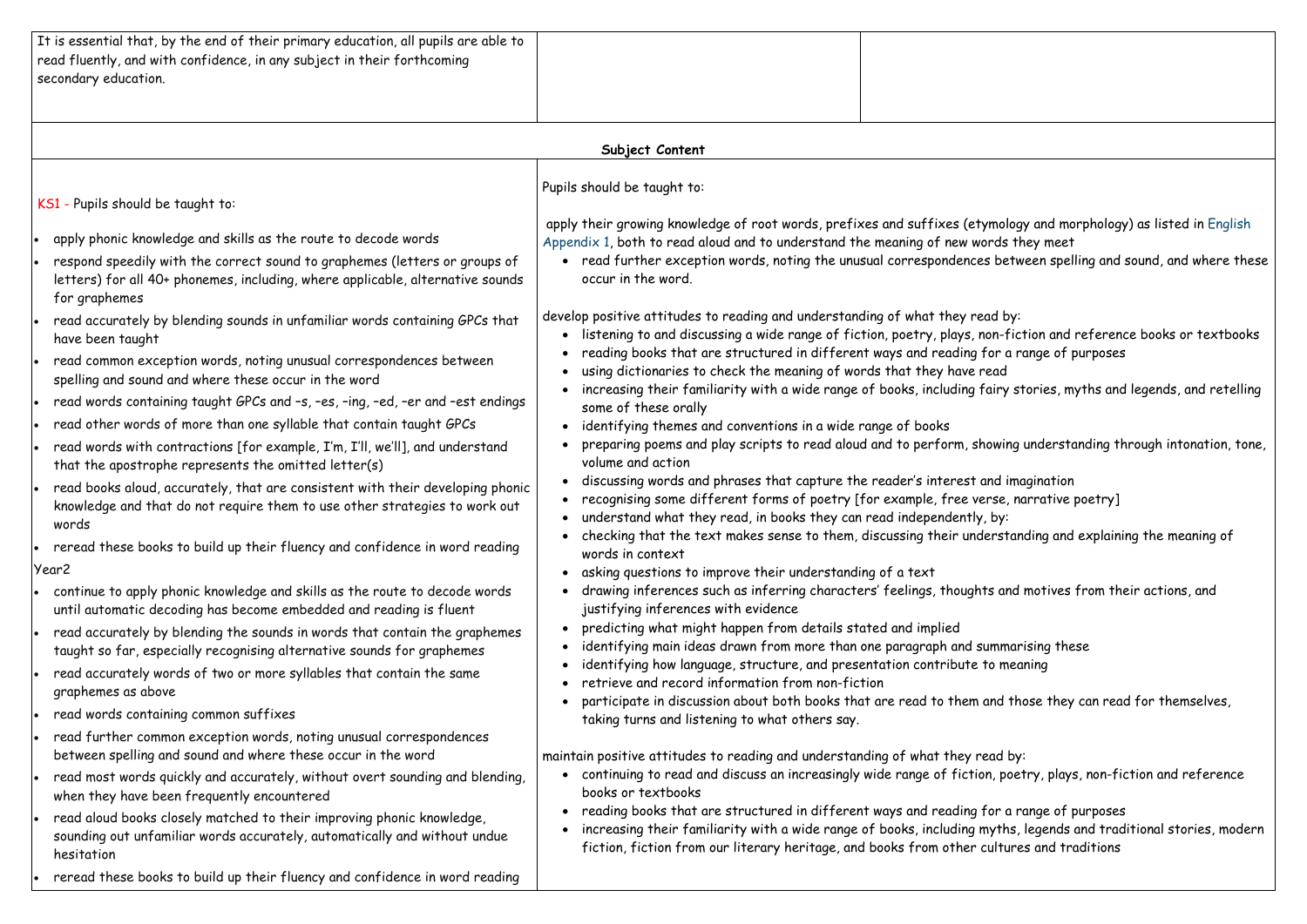### **Reading - comprehension**

Pupils should be taught to:

- develop pleasure in reading, motivation to read, vocabulary and understanding by:
- listening to and discussing a wide range of poems, stories and non-fiction at a level beyond that at which they can read independently
- being encouraged to link what they read or hear to their own experiences
- becoming very familiar with key stories, fairy stories and traditional tales, retelling them and considering their particular characteristics
- recognising and joining in with predictable phrases
- learning to appreciate rhymes and poems, and to recite some by heart
- discussing word meanings, linking new meanings to those already known
- understand both the books they can already read accurately and fluently and those they listen to by:
- drawing on what they already know or on background information and vocabulary provided by the teacher
- checking that the text makes sense to them as they read, and correcting inaccurate reading
- discussing the significance of the title and events
- making inferences on the basis of what is being said and done
- predicting what might happen on the basis of what has been read so far
- participate in discussion about what is read to them, taking turns and listening to what others say
- explain clearly their understanding of what is read to them

### Year 2

- develop pleasure in reading, motivation to read, vocabulary and understanding by:
- listening to, discussing and expressing views about a wide range of contemporary and classic poetry, stories and non-fiction at a level beyond that at which they can read independently
- discussing the sequence of events in books and how items of information are related
- becoming increasingly familiar with and retelling a wider range of stories, fairy stories and traditional tales being introduced to non-fiction books that are structured in different ways
- recognising simple recurring literary language in stories and poetry
- recommending books that they have read to their peers, giving reasons for their choices
- identifying and discussing themes and conventions in and across a wide range of writing
- making comparisons within and across books
- learning a wider range of poetry by heart
- preparing poems and plays to read aloud and to perform, showing understanding through intonation, tone and volume so that the meaning is clear to an audience
- understand what they read by:
- checking that the book makes sense to them, discussing their understanding and exploring the meaning of words in context
- asking questions to improve their understanding
- drawing inferences such as inferring characters' feelings, thoughts and motives from their actions, and justifying inferences with evidence
- predicting what might happen from details stated and implied
- summarising the main ideas drawn from more than one paragraph, identifying key details that support the main ideas
- identifying how language, structure and presentation contribute to meaning
- discuss and evaluate how authors use language, including figurative language, considering the impact on the reader
- distinguish between statements of fact and opinion
- retrieve, record and present information from non-fiction
- participate in discussions about books that are read to them and those they can read for themselves, building on their own and others' ideas and challenging views courteously
- explain and discuss their understanding of what they have read, including through formal presentations and debates, maintaining a focus on the topic and using notes where necessary
- provide reasoned justifications for their views.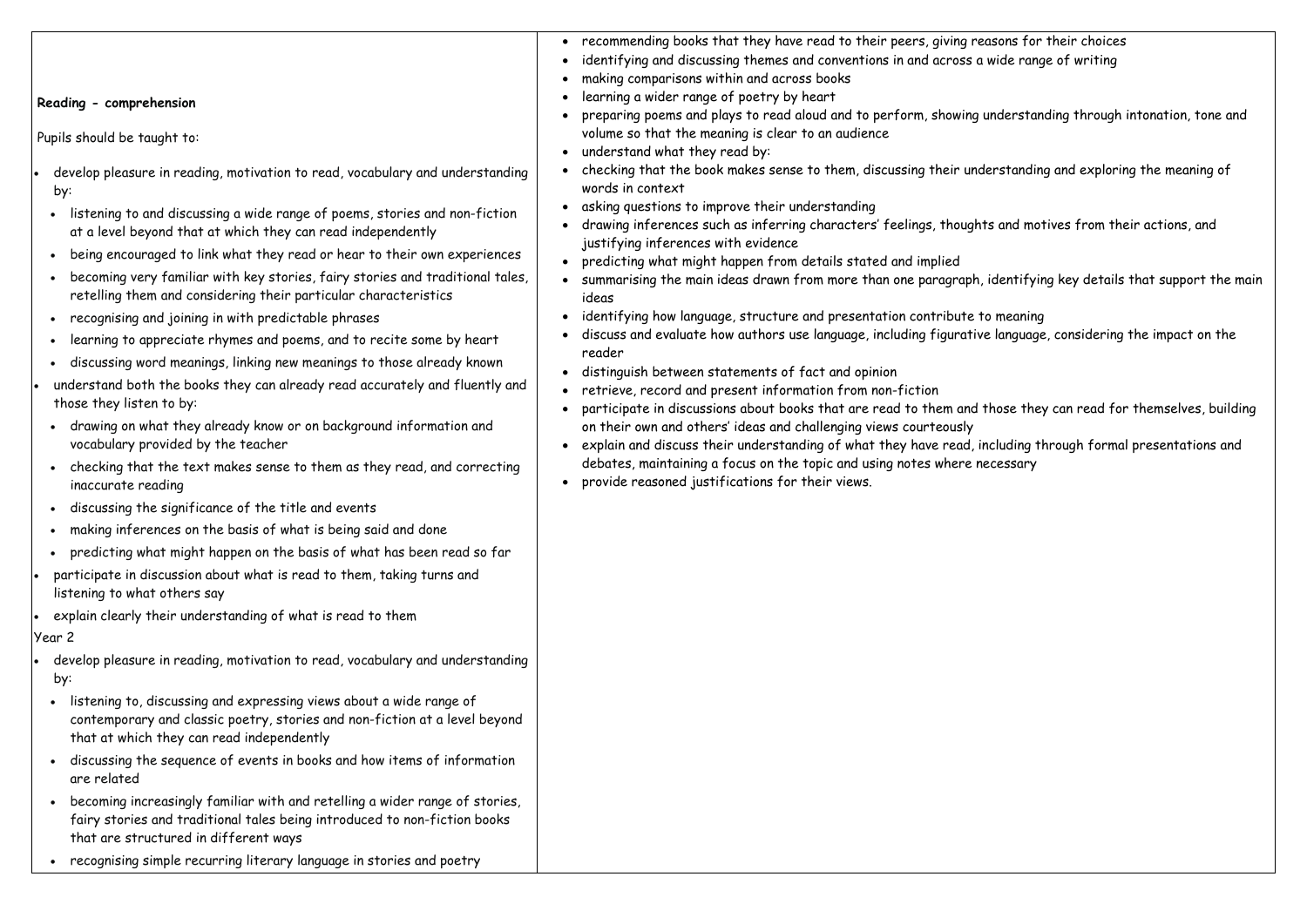- discussing and clarifying the meanings of words, linking new meanings to known vocabulary
- discussing their favourite words and phrases
- continuing to build up a repertoire of poems learnt by heart, appreciating these and reciting some, with appropriate intonation to make the meaning clear
- understand both the books that they can already read accurately and fluently and those that they listen to by:
- drawing on what they already know or on background information and vocabulary provided by the teacher
- checking that the text makes sense to them as they read, and correcting inaccurate reading
- making inferences on the basis of what is being said and done
- answering and asking questions
- predicting what might happen on the basis of what has been read so far
- participate in discussion about books, poems and other works that are read to them and those that they can read for themselves, taking turns and listening to what others say
- explain and discuss their understanding of books, poems and other material, both those that they listen to and those that they read for themselves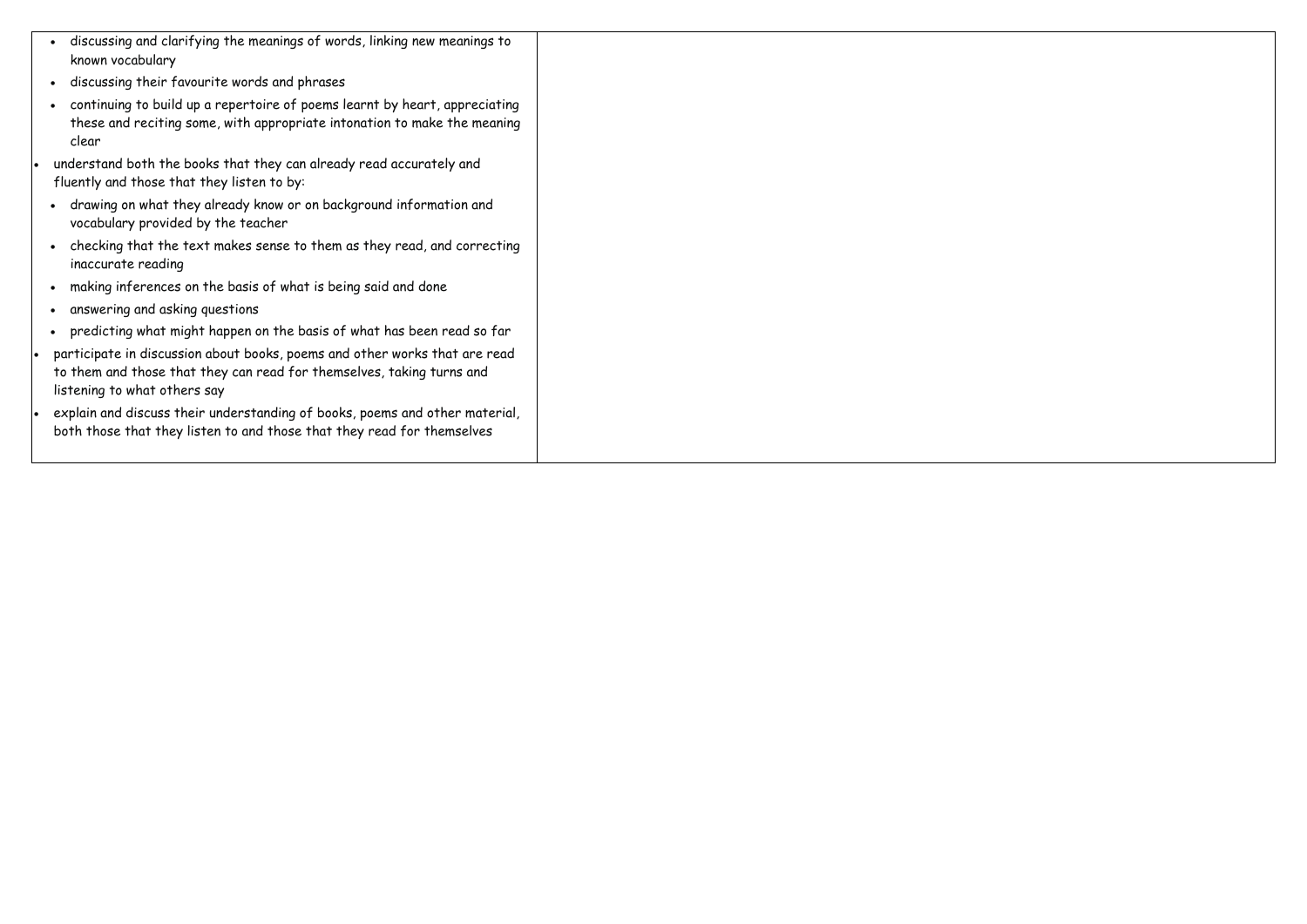# Progression - Knowledge and Skills

| Subject Content             |                                                                                                                                                                                                                                                                                                                                                                                                                                                                                                                     | <b>Knowledge and Skills</b>                                                                                                                                                                                                |                                                                                                                                                                                                                                                                                                                                                                                                        |                                                                                                                                                                                                                                                       |  |
|-----------------------------|---------------------------------------------------------------------------------------------------------------------------------------------------------------------------------------------------------------------------------------------------------------------------------------------------------------------------------------------------------------------------------------------------------------------------------------------------------------------------------------------------------------------|----------------------------------------------------------------------------------------------------------------------------------------------------------------------------------------------------------------------------|--------------------------------------------------------------------------------------------------------------------------------------------------------------------------------------------------------------------------------------------------------------------------------------------------------------------------------------------------------------------------------------------------------|-------------------------------------------------------------------------------------------------------------------------------------------------------------------------------------------------------------------------------------------------------|--|
|                             | Year 3 Knowledge & Skills                                                                                                                                                                                                                                                                                                                                                                                                                                                                                           | Year 4 Knowledge & Skills                                                                                                                                                                                                  | Year 5 Knowledge & Skills                                                                                                                                                                                                                                                                                                                                                                              | Year 6 Knowledge & Skills                                                                                                                                                                                                                             |  |
| <b>Phonics and Decoding</b> | To use their phonic knowledge to decode<br>quickly and accurately (may still need<br>support to read longer unknown words).<br>To apply their growing knowledge of root<br>words and prefixes, including in-, im-, il-, ir-<br>, dis-, mis-, un-, re-, sub-, inter-, super-,<br>anti- and auto- to begin to read aloud.*<br>To apply their growing knowledge of root<br>words and suffixes/word endings, including<br>-ation, -ly, -ous, -ture, -sure, -sion, -tion, -<br>ssion and -cian, to begin to read aloud.* | To read most words fluently and attempt to<br>decode any unfamiliar words with increasing<br>speed and skill.<br>To apply their knowledge of root words,<br>prefixes and suffixes/word endings to read<br>aloud fluently.* | To read most words fluently and attempt to<br>decode any unfamiliar words with increasing<br>speed and skill, recognising their meaning<br>through contextual cues.<br>To apply their growing knowledge of root<br>words, prefixes and suffixes/word endings,<br>including -sion, -tion, -cial, -tial, -ant/-<br>ance/-ancy, -ent/-ence/-ency, -able/-ably<br>and -ible/ibly, to read aloud fluently.* | To read fluently with full knowledge of all<br>Y5/Y6 exception words, root words,<br>prefixes, suffixes/word endings* and to<br>decode any unfamiliar words with increasing<br>speed and skill, recognising their meaning<br>through contextual cues. |  |

| Subject Content               | <b>Knowledge and Skills</b>              |                                                                                                                                |                                                                                                                             |                           |  |
|-------------------------------|------------------------------------------|--------------------------------------------------------------------------------------------------------------------------------|-----------------------------------------------------------------------------------------------------------------------------|---------------------------|--|
|                               | Year 3 Knowledge & Skills                | Year 4 Knowledge & Skills                                                                                                      | Year 5 Knowledge & Skills                                                                                                   | Year 6 Knowledge & Skills |  |
| <b>Common Exception Words</b> | To begin to read Y3/Y4 exception words.* | To read all Y3/Y4 exception words*, discussing<br>the unusual correspondences between spelling<br>and these occur in the word. | To read most Y5/Y6 exception words,<br>discussing the unusual correspondences<br>between spelling and sound and where these |                           |  |

| Subject Content | <b>Knowledge and Skills</b>                                                                                                                                                                                       |                                                                                                                                                                                                                   |                                                                                                                                                                                                                   |                                                                                                                                                                                                                   |
|-----------------|-------------------------------------------------------------------------------------------------------------------------------------------------------------------------------------------------------------------|-------------------------------------------------------------------------------------------------------------------------------------------------------------------------------------------------------------------|-------------------------------------------------------------------------------------------------------------------------------------------------------------------------------------------------------------------|-------------------------------------------------------------------------------------------------------------------------------------------------------------------------------------------------------------------|
|                 | Year 3 Knowledge & Skills                                                                                                                                                                                         | Year 4 Knowledge & Skills                                                                                                                                                                                         | Year 5 Knowledge & Skills                                                                                                                                                                                         | Year 6 Knowledge & Skills                                                                                                                                                                                         |
| Fluency         | At this stage, teaching comprehension skills<br>should be taking precedence over teaching<br>word reading and fluency specifically. Any<br>focus on word reading should support the<br>development of vocabulary. | At this stage, teaching comprehension skills<br>should be taking precedence over teaching<br>word reading and fluency specifically. Any<br>focus on word reading should support the<br>development of vocabulary. | At this stage, teaching comprehension skills<br>should be taking precedence over teaching<br>word reading and fluency specifically. Any<br>focus on word reading should support the<br>development of vocabulary. | At this stage, teaching comprehension skills<br>should be taking precedence over teaching<br>word reading and fluency specifically. Any<br>focus on word reading should support the<br>development of vocabulary. |

| Subject Content                          | <b>Knowledge and Skills</b>                                                                                                                                                                                     |                                                                                                                                                                                             |                                                                                                                                                                                                                                                       |                                                                                                                                                                                                                                                                    |  |
|------------------------------------------|-----------------------------------------------------------------------------------------------------------------------------------------------------------------------------------------------------------------|---------------------------------------------------------------------------------------------------------------------------------------------------------------------------------------------|-------------------------------------------------------------------------------------------------------------------------------------------------------------------------------------------------------------------------------------------------------|--------------------------------------------------------------------------------------------------------------------------------------------------------------------------------------------------------------------------------------------------------------------|--|
| Comparing, Contrasting and<br>Commenting | Year 3 Knowledge & Skills<br>To recognise, listen to and discuss a wide<br>range of fiction, poetry, plays, non-fiction and  <br>reference books or textbooks.<br>appropriate terminology when $ $<br>use<br>To | Year 4 Knowledge & Skills<br>To discuss and compare texts from a wide<br>variety of genres and writers.<br>To read for a range of purposes.<br>To identify themes and conventions in a wide | Year 5 Knowledge & Skills<br>To read a wide range of genres, identifying<br>, the characteristics of text types (such as the $\parallel$<br>use of the first person in writing diaries and<br>autobiographies) and differences between<br>text types. | Year 6 Knowledge & Skills<br>To read for pleasure, discussing, comparing<br>and evaluating in depth across a wide range of<br>genres, including myths, legends, traditional<br>stories, modern fiction, fiction from our<br>literary heritage and books from other |  |
|                                          | discussing texts (plot, character, setting).                                                                                                                                                                    | range of books.                                                                                                                                                                             |                                                                                                                                                                                                                                                       | cultures and traditions.                                                                                                                                                                                                                                           |  |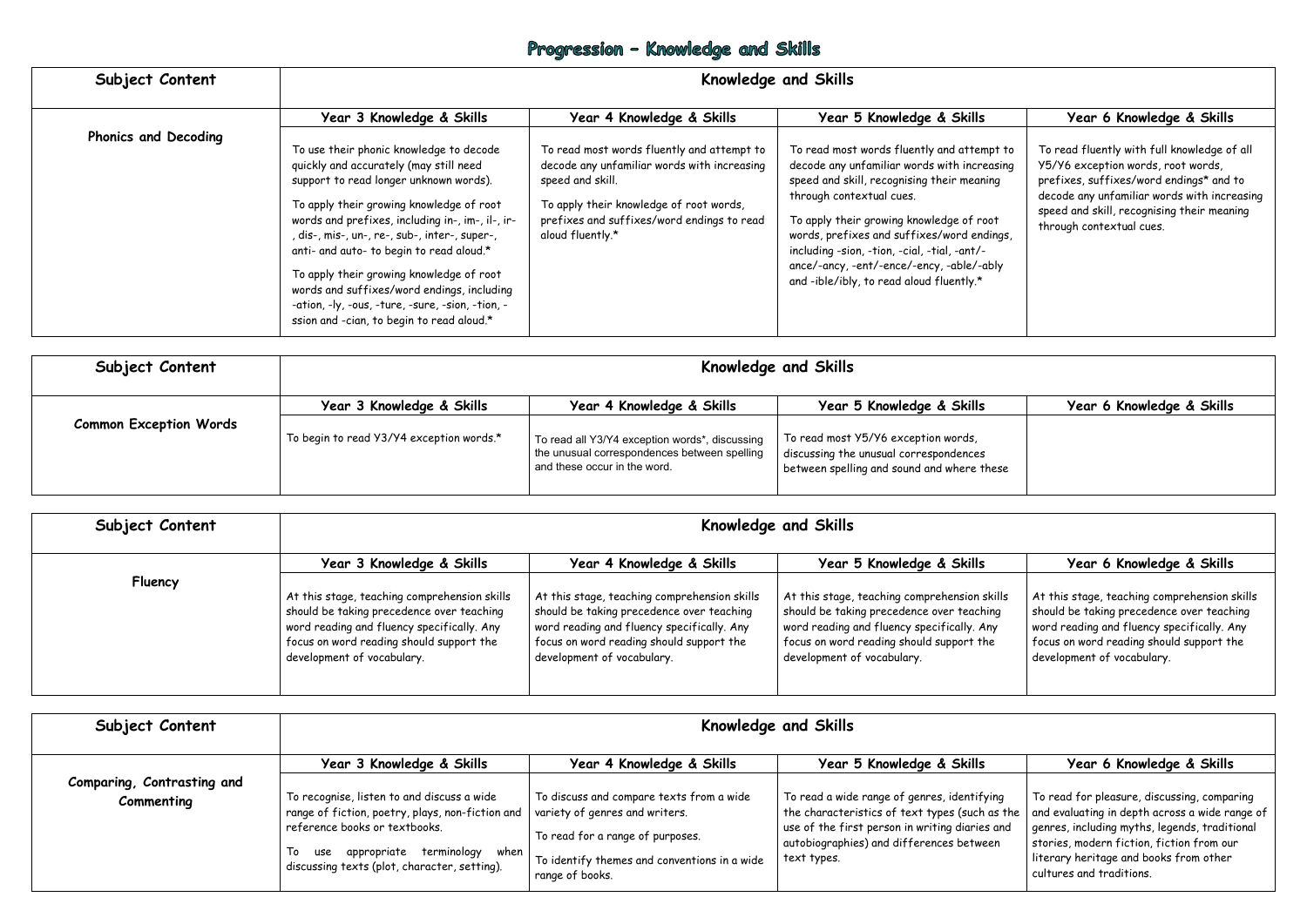| To refer to authorial style, overall themes                                                       | To participate in discussions about books that $\mid$ To recognise more complex themes in what    |                                               |
|---------------------------------------------------------------------------------------------------|---------------------------------------------------------------------------------------------------|-----------------------------------------------|
| $\vert$ (e.g. triumph of good over evil) and features                                             | $\vert$ are read to them and those they can read for $\vert$ they read (such as loss or heroism). |                                               |
| (e.g. greeting in letters, a diary written in the   themselves, building on their own and others' |                                                                                                   | To explain and discuss their understanding of |
| $\mid$ first person or the use of presentational                                                  | ideas and challenging views courteously.                                                          | what they have read, including through formal |
| devices such as numbering and headings).                                                          | To identify main ideas drawn from more than                                                       | presentations and debates,                    |
|                                                                                                   | one paragraph and to                                                                              |                                               |
|                                                                                                   |                                                                                                   |                                               |

| Subject Content                          | <b>Knowledge and Skills</b>                                                                                                                                                                        |                                                                          |                                                                                                                                                                                                       |                                                                                                                                                                                                                 |  |
|------------------------------------------|----------------------------------------------------------------------------------------------------------------------------------------------------------------------------------------------------|--------------------------------------------------------------------------|-------------------------------------------------------------------------------------------------------------------------------------------------------------------------------------------------------|-----------------------------------------------------------------------------------------------------------------------------------------------------------------------------------------------------------------|--|
|                                          | Year 3 Knowledge & Skills                                                                                                                                                                          | Year 4 Knowledge & Skills                                                | Year 5 Knowledge & Skills                                                                                                                                                                             | Year 6 Knowledge & Skills                                                                                                                                                                                       |  |
| Words in Context and Authorial<br>Choice | To check that the text makes sense to them,<br>discussing their understanding and explaining<br>the meaning of words in context.<br>To discuss authors' choice of words and<br>phrases for effect. | Discuss vocabulary used to capture readers'<br>interest and imagination. | To discuss vocabulary used by the author to<br>create effect including figurative language.<br>To evaluate the use of authors' language and<br>explain how it has created an impact on the<br>reader. | To analyse and evaluate the use of language,<br>including figurative language and how it is<br>used for effect, using technical terminology<br>such as metaphor, simile, analogy, imagery,<br>style and effect. |  |

| Subject Content                 | <b>Knowledge and Skills</b>                                                                                                                        |                                                                                                                                                               |                                                                                                                                                                      |                                                                                                                                                                                 |  |
|---------------------------------|----------------------------------------------------------------------------------------------------------------------------------------------------|---------------------------------------------------------------------------------------------------------------------------------------------------------------|----------------------------------------------------------------------------------------------------------------------------------------------------------------------|---------------------------------------------------------------------------------------------------------------------------------------------------------------------------------|--|
|                                 | Year 3 Knowledge & Skills                                                                                                                          | Year 4 Knowledge & Skills                                                                                                                                     | Year 5 Knowledge & Skills                                                                                                                                            | Year 6 Knowledge & Skills                                                                                                                                                       |  |
| <b>Inference and Prediction</b> | To ask and answer questions appropriately,<br>including some simple inference questions<br>based on characters' feelings, thoughts and<br>motives. | To draw inferences from characters' feelings,<br>thoughts and motives that justifies their<br>actions, supporting their views with evidence<br>from the text. | To draw inferences from characters' feelings,<br>thoughts and motives.<br>To make predictions based on details stated<br>and implied, justifying them in detail with | To consider different accounts of the same<br>event and to discuss viewpoints (both of<br>authors and of fictional characters).<br>To discuss how characters change and develop |  |
|                                 | To justify predictions using evidence from<br>the text.                                                                                            | To justify predictions from details stated and   evidence from the text<br>implied.                                                                           |                                                                                                                                                                      | through texts by drawing inferences based on<br>indirect clues.                                                                                                                 |  |

| Subject Content        | <b>Knowledge and Skills</b>                                                                                                                                                                  |                                                                                                                                                                                                                                                                                           |                                                                                                                    |                                                                                                                                             |  |
|------------------------|----------------------------------------------------------------------------------------------------------------------------------------------------------------------------------------------|-------------------------------------------------------------------------------------------------------------------------------------------------------------------------------------------------------------------------------------------------------------------------------------------|--------------------------------------------------------------------------------------------------------------------|---------------------------------------------------------------------------------------------------------------------------------------------|--|
| Poetry and Performance | Year 3 Knowledge & Skills                                                                                                                                                                    | Year 4 Knowledge & Skills                                                                                                                                                                                                                                                                 | Year 5 Knowledge & Skills                                                                                          | Year 6 Knowledge & Skills                                                                                                                   |  |
|                        | To prepare and perform poems and play<br>scripts that show some awareness of the<br>audience when reading aloud.<br>To begin to use appropriate intonation and<br>volume when reading aloud. | To recognise and discuss some different<br>forms of poetry (e.g. free verse or narrative<br>poetry).<br>To prepare and perform poems and play<br>scripts with appropriate techniques<br>(intonation, tone, volume and action) to show<br>awareness of the audience when reading<br>aloud. | To continually show an awareness of audience<br>when reading out loud using intonation, tone,<br>volume and action | To confidently perform texts (including<br>poems learnt by heart) using a wide range of<br>devices to engage the audience and for<br>effect |  |

| Subject Content | Knowledge and Skills                                           |                                                                                                                                 |                                                                                       |                                                                        |  |
|-----------------|----------------------------------------------------------------|---------------------------------------------------------------------------------------------------------------------------------|---------------------------------------------------------------------------------------|------------------------------------------------------------------------|--|
|                 | Year 3 Knowledge & Skills                                      | Year 4 Knowledge & Skills                                                                                                       | Year 5 Knowledge & Skills                                                             | Year 6 Knowledge & Skills                                              |  |
| Non-Fiction     | To retrieve and record information from non-<br>fiction texts. | To use all of the organisational devices<br>available within a non-fiction text to retrieve,<br>record and discuss information. | To use knowledge of texts and organisation<br>devices to retrieve, record and discuss | To retrieve, record and present information<br>from non-fiction texts. |  |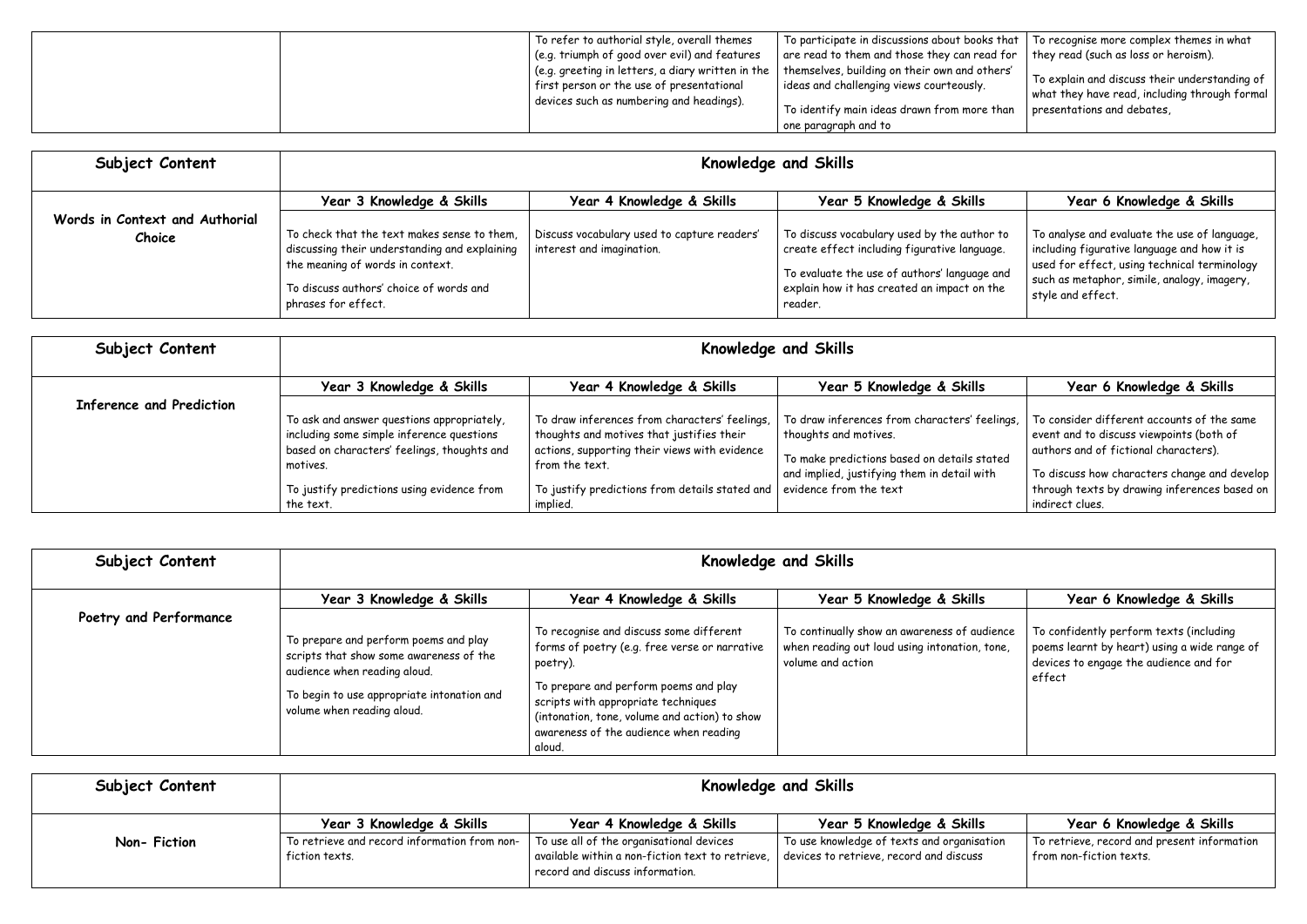| To use dictionaries to check the meaning of<br>words that they have read. | information from fiction and non-fiction<br>texts. | $^\mathsf{!}$ To use non-fiction materials for purposeful<br>information retrieval (e.g. in reading history,<br>geography and science textbooks) and in<br>contexts where pupils are genuinely motivated<br>to find out information (e.g. reading<br>information leaflets before a gallery or |
|---------------------------------------------------------------------------|----------------------------------------------------|-----------------------------------------------------------------------------------------------------------------------------------------------------------------------------------------------------------------------------------------------------------------------------------------------|
|                                                                           |                                                    | museum visit or reading a theatre programme<br>or review).                                                                                                                                                                                                                                    |

# Progression - Vocabulary

| Subject Content                       | Vocabulary                                                                       |                                                                               |                                                                                                                                                                                                      |                                                                               |
|---------------------------------------|----------------------------------------------------------------------------------|-------------------------------------------------------------------------------|------------------------------------------------------------------------------------------------------------------------------------------------------------------------------------------------------|-------------------------------------------------------------------------------|
|                                       | Year 3                                                                           | Year 4                                                                        | Year 5                                                                                                                                                                                               | Year 6                                                                        |
| <b>National Curriculum Statements</b> | Apply their growing knowledge of root words, prefixes and suffixes to            |                                                                               | Apply their growing knowledge of root words, prefixes and suffixes                                                                                                                                   |                                                                               |
|                                       | understand the meaning of new words they meet Using dictionaries to check        |                                                                               | (morphology and etymology), to understand the meaning of new words that                                                                                                                              |                                                                               |
|                                       | the meaning of words that they have read Explaining the meaning of words in      |                                                                               | they meet Identifying how language contributes to meaning Asking questions                                                                                                                           |                                                                               |
|                                       | context Discussing words and phrases that capture the reader's interest and      |                                                                               |                                                                                                                                                                                                      | to improve their understanding Discuss and evaluate how authors use language, |
|                                       |                                                                                  | imagination Identifying how language contributes to meaning Checking that the |                                                                                                                                                                                                      | including figurative language, considering the impact on the reader Checking  |
|                                       | book makes sense to them, discussing their understanding and exploring the       |                                                                               | that the book makes sense to them, discussing their understanding and                                                                                                                                |                                                                               |
|                                       | meaning of words in context                                                      |                                                                               | exploring the meaning of words in context                                                                                                                                                            |                                                                               |
|                                       | Year 3                                                                           | Year 4                                                                        | Year 5                                                                                                                                                                                               | Year 6                                                                        |
| Ranges of text and genre              | Age appropriate texts: Reading for themselves a wide range of books,             |                                                                               |                                                                                                                                                                                                      | Age appropriate texts: Reading for themselves an increasingly wide range of   |
|                                       | including fairy stories, myths and legends listening to a wide range of fiction, |                                                                               | fiction, poetry, plays, non-fiction and reference books or textbooks                                                                                                                                 |                                                                               |
|                                       | poetry, plays, nonfiction and reference books or textbooks                       |                                                                               | reading books that are structured in different ways and reading for a range of purposes a wide<br>range of books, including myths, legends and traditional stories, modern fiction, fiction from our |                                                                               |
|                                       | Reading books that are structured in different ways and reading for a range      |                                                                               | literary heritage, and books from other cultures and traditions                                                                                                                                      |                                                                               |
|                                       | of purposes                                                                      |                                                                               |                                                                                                                                                                                                      |                                                                               |
|                                       | Year 3                                                                           | Year 4                                                                        | Year 5                                                                                                                                                                                               | Year 6                                                                        |
| Identify vocabulary                   | Identify patterns in language e.g.                                               | Identify and generate words with                                              | Identify figurative language devices                                                                                                                                                                 | Identify words and phrases that                                               |
|                                       | repetition, rhyme, alliteration                                                  | similar and opposite meanings                                                 |                                                                                                                                                                                                      | create a particular mood, feeling or                                          |
|                                       | • Identify and generate words with                                               |                                                                               |                                                                                                                                                                                                      | attitude including figurative language                                        |
|                                       | similar meanings or linked to a                                                  |                                                                               |                                                                                                                                                                                                      |                                                                               |
|                                       | specific focus                                                                   |                                                                               |                                                                                                                                                                                                      |                                                                               |
|                                       | Year 3                                                                           | Year 4                                                                        | Year 5                                                                                                                                                                                               | Year 6                                                                        |
| Explain the meanings of words         | Apply their growing knowledge of root                                            | Apply their growing knowledge of root                                         | • Apply their growing knowledge of                                                                                                                                                                   | Apply their growing knowledge of                                              |
|                                       | words, prefixes and suffixes to                                                  | words, prefixes and suffixes to                                               | grammar, morphology and etymology                                                                                                                                                                    | grammar, morphology and etymology                                             |
|                                       | understand the meaning of new words                                              | understand the meaning of new words                                           | to understand the meaning of new                                                                                                                                                                     | to understand the meaning of new                                              |
|                                       | they meet                                                                        | they meet                                                                     | words that they meet in context                                                                                                                                                                      | words that they meet in context                                               |
|                                       | • Explain the meaning of words in                                                | • Explain the meaning of words in                                             | • Ask questions about vocabulary to                                                                                                                                                                  | • Ask questions to help clarify their                                         |
|                                       | given contexts                                                                   | given contexts                                                                | improve their understanding                                                                                                                                                                          | understanding of vocabulary                                                   |
|                                       | • Begin to discuss language to extend                                            | • Discuss language to extend their                                            |                                                                                                                                                                                                      |                                                                               |
|                                       | their interest in the meaning and                                                | interest in the meaning and origin of                                         |                                                                                                                                                                                                      |                                                                               |
|                                       |                                                                                  | words                                                                         |                                                                                                                                                                                                      |                                                                               |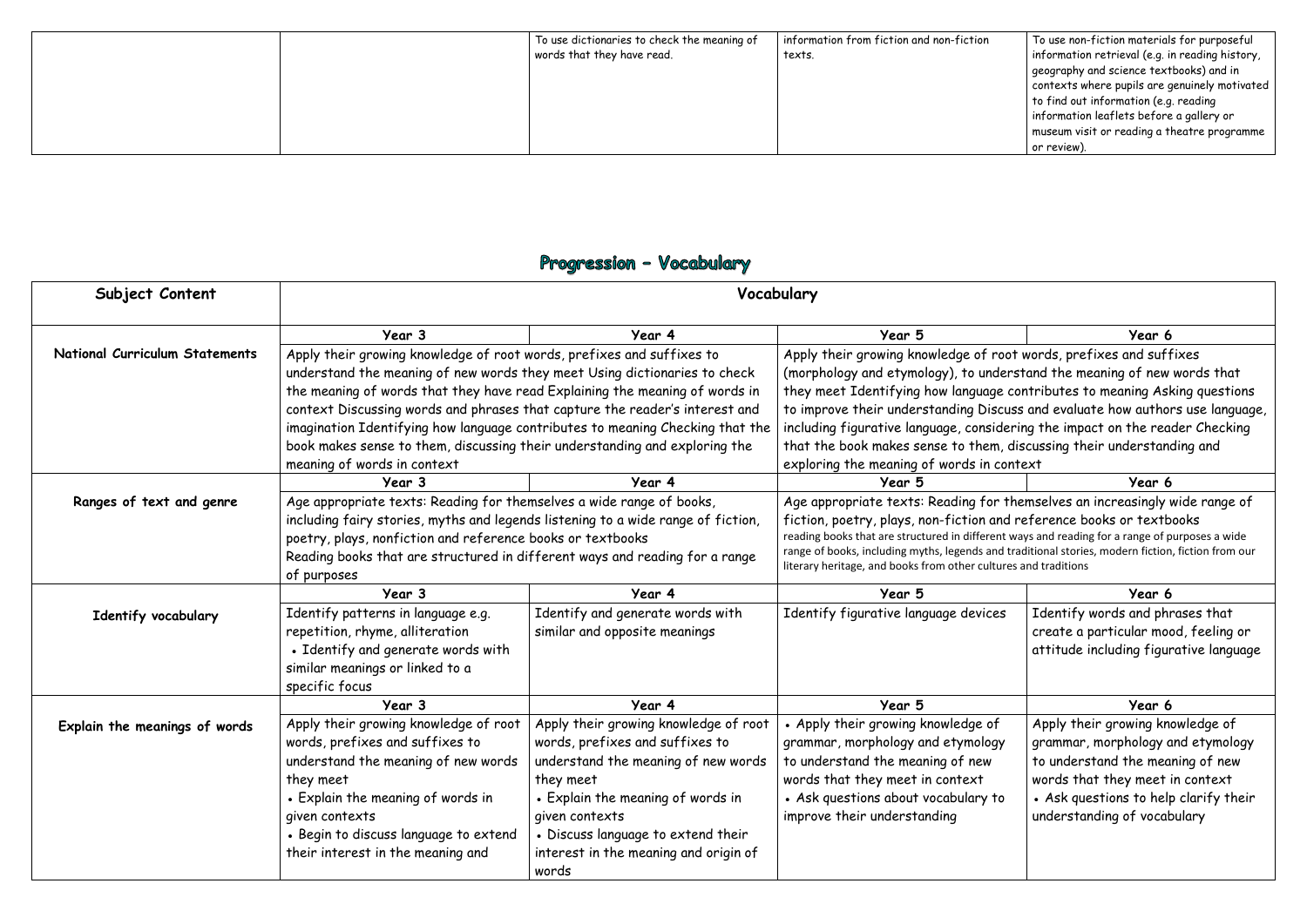|                                                                         | origin of words . Begin to use<br>dictionaries to check the meaning                                         | • Use dictionaries to check the<br>meaning of words that they have read                                                                                                                    |                                                                                                                                                                                                                                  |                                                                                                                                                                                                                                                 |
|-------------------------------------------------------------------------|-------------------------------------------------------------------------------------------------------------|--------------------------------------------------------------------------------------------------------------------------------------------------------------------------------------------|----------------------------------------------------------------------------------------------------------------------------------------------------------------------------------------------------------------------------------|-------------------------------------------------------------------------------------------------------------------------------------------------------------------------------------------------------------------------------------------------|
|                                                                         | Year 3                                                                                                      | Year 4                                                                                                                                                                                     | Year 5                                                                                                                                                                                                                           | Year 6                                                                                                                                                                                                                                          |
| Explain the intended impact of<br>words and phrases on the reader       | Discuss words and phrases that<br>capture the reader's interest and<br>imagination                          | Discuss words and phrases that<br>capture the reader's interest and<br>imagination giving reasons for their<br>choices<br>• Explain why the author has used a<br>particular word or phrase | • Discuss how language contributes to<br>the overall meaning<br>• Discuss how authors use figurative<br>language and the impact of these on<br>the reader<br>• Compare the impact of different<br>language devices within a text | <b>Explain how words and phrases</b><br>create a particular mood, feeling or<br>attitude<br>• Consider the impact on the reader<br>of a range of vocabulary and language<br>devices<br>• Compare the impact of language<br>devices across texts |
|                                                                         | Year 3                                                                                                      | Year 4                                                                                                                                                                                     | Year 5                                                                                                                                                                                                                           | Year 6                                                                                                                                                                                                                                          |
| Recognise and explain how language<br>is linked to audience and purpose | Begin to recognise key vocabulary .<br>and language features from different<br>genres and apply to writing. | Recognise key vocabulary and language<br>features from different genres and<br>apply to writing.                                                                                           | Recognise language and vocabulary<br>used by an author for a specific genre<br>and compare to another author,<br>considering impact on reader.                                                                                   | Recognise and compare language and<br>vocabulary features across different<br>text types and between authors and<br>consider impact on reader.<br>• Suggest how language would need to<br>change for different audiences                        |

# Progression - Curriculum Links

| Subject Content          | <b>Curriculum Links</b>                                                                                                                                                                                                                                                                                                                                                                                                                                                                                                                                                                                                                                                                                                |
|--------------------------|------------------------------------------------------------------------------------------------------------------------------------------------------------------------------------------------------------------------------------------------------------------------------------------------------------------------------------------------------------------------------------------------------------------------------------------------------------------------------------------------------------------------------------------------------------------------------------------------------------------------------------------------------------------------------------------------------------------------|
| Art and Design           | $\triangleright$ Produce creative work, exploring their ideas and recording their experiences<br>Become proficient in drawing, painting, sculpture and other art, craft and design techniques<br>$\triangleright$ Evaluate and analyse creative works using the language of art, craft and design<br>Know about great artists, craft makers and designers, and understand the historical and cultural development of their<br>Subject Content<br>• Pupils should be taught about great artists, architects and designers in history                                                                                                                                                                                    |
| Computing                | > Can understand and apply the fundamental principles and concepts of computer science, including abstraction, logic, al<br>Can analyse problems in computational terms, and have repeated practical experience of writing computer programs in<br>Can evaluate and apply information technology, including new or unfamiliar technologies, analytically to solve problems<br>Are responsible, competent, confident and creative users of information and communication technology.<br>Subject Content<br>Desktop Publishing - using text to communicate messages clearly<br>Repetition in Games -listing instructions<br>• Web Page creation -add Content to own web page using a layout to suit a particular purpose |
| <b>Design Technology</b> | > Develop the creative, technical and practical expertise needed to perform everyday tasks confidently and to participo<br>technological world<br>Build and apply a repertoire of knowledge, understanding and skills in order to design and make high-quality prototype<br>users<br>$\triangleright$ Critique, evaluate and test their ideas and products and the work of others<br>$\triangleright$ Understand and apply the principles of nutrition and learn how to cook                                                                                                                                                                                                                                           |

### of their art forms

 $\overline{\text{c}}$  gic, algorithms and data representation  $\overline{\text{c}}$ in analyse problems in computer problems, and in order to solve such problems

 $\overline{\text{articipate successfully}}$  in an increasingly in to participate successfully in an increasingly

totypes and products for a wide range of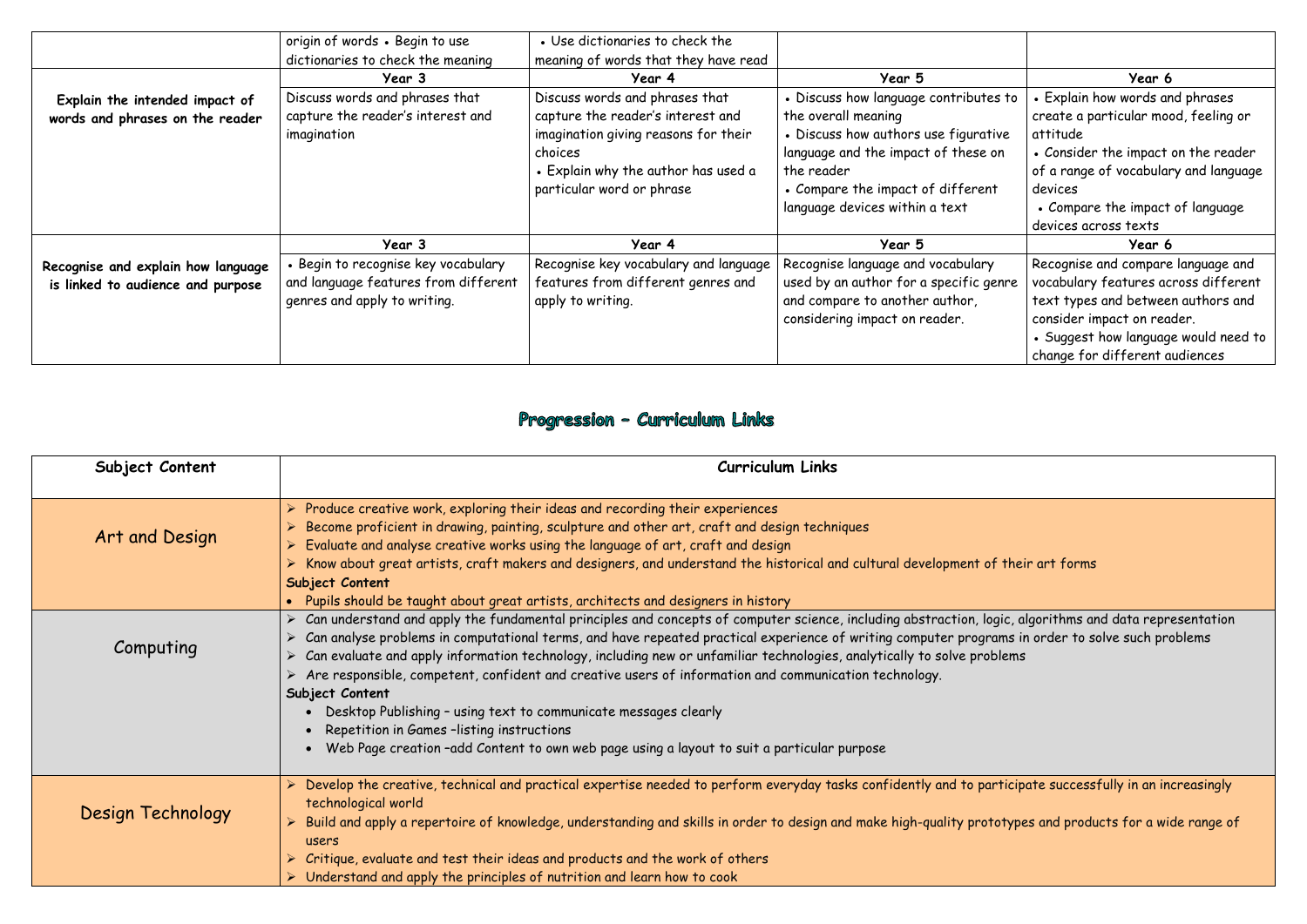|           | Subject Content<br>Design<br>$\bullet$                                                                                                                                                                                                                                                                                                                                                                                                                                                                                                                                                                                                                                                                                                                                                            |                                                                                                         |                                                                                                                                                         |                                                    |
|-----------|---------------------------------------------------------------------------------------------------------------------------------------------------------------------------------------------------------------------------------------------------------------------------------------------------------------------------------------------------------------------------------------------------------------------------------------------------------------------------------------------------------------------------------------------------------------------------------------------------------------------------------------------------------------------------------------------------------------------------------------------------------------------------------------------------|---------------------------------------------------------------------------------------------------------|---------------------------------------------------------------------------------------------------------------------------------------------------------|----------------------------------------------------|
|           | Use research and develop design criteria to inform the design of innovative, functional, appealing products that are fit for purpose, aimed at particular<br>$\bullet$                                                                                                                                                                                                                                                                                                                                                                                                                                                                                                                                                                                                                            |                                                                                                         |                                                                                                                                                         |                                                    |
|           | individuals or groups                                                                                                                                                                                                                                                                                                                                                                                                                                                                                                                                                                                                                                                                                                                                                                             |                                                                                                         |                                                                                                                                                         |                                                    |
|           | Generate, develop, model and communicate their ideas through discussion, annotated sketches, cross-sectional and exploded diagrams, prototypes,<br>$\bullet$                                                                                                                                                                                                                                                                                                                                                                                                                                                                                                                                                                                                                                      |                                                                                                         |                                                                                                                                                         |                                                    |
|           | pattern pieces and computer-aided design                                                                                                                                                                                                                                                                                                                                                                                                                                                                                                                                                                                                                                                                                                                                                          |                                                                                                         |                                                                                                                                                         |                                                    |
|           | • Evaluate                                                                                                                                                                                                                                                                                                                                                                                                                                                                                                                                                                                                                                                                                                                                                                                        |                                                                                                         |                                                                                                                                                         |                                                    |
|           | Investigate and analyse a range of existing products                                                                                                                                                                                                                                                                                                                                                                                                                                                                                                                                                                                                                                                                                                                                              |                                                                                                         |                                                                                                                                                         |                                                    |
|           |                                                                                                                                                                                                                                                                                                                                                                                                                                                                                                                                                                                                                                                                                                                                                                                                   |                                                                                                         | • Evaluate their ideas and products against their own design criteria and consider the views of others to improve their work                            |                                                    |
|           | <b>Cooking and Nutrition</b>                                                                                                                                                                                                                                                                                                                                                                                                                                                                                                                                                                                                                                                                                                                                                                      | • Understand how key events and individuals in design and technology have helped shape the world        |                                                                                                                                                         |                                                    |
|           | Understand and apply the principles of a healthy and varied diet<br>$\bullet$                                                                                                                                                                                                                                                                                                                                                                                                                                                                                                                                                                                                                                                                                                                     |                                                                                                         |                                                                                                                                                         |                                                    |
|           |                                                                                                                                                                                                                                                                                                                                                                                                                                                                                                                                                                                                                                                                                                                                                                                                   | Prepare and cook a variety of predominantly savoury dishes using a range of cooking techniques          |                                                                                                                                                         |                                                    |
|           | $\bullet$                                                                                                                                                                                                                                                                                                                                                                                                                                                                                                                                                                                                                                                                                                                                                                                         |                                                                                                         | Understand seasonality, and know where and how a variety of ingredients are grown, reared, caught and processed                                         |                                                    |
| English   | $\triangleright$ Read easily, fluently and with good understanding.<br>Develop the habit of reading widely and often, for both pleasure and information<br>> Acquire a wide vocabulary, an understanding of grammar and knowledge of linguistic conventions for reading, writing and spoken language<br>$\triangleright$ Appreciate our rich and varied literacy heritage<br>Write clearly, accurately and coherently, adapting their language and style in and for a range of contexts, purposes and audiences<br>Use discussion in order to learn; they should be able to elaborate and explain clearly their understanding and ideas<br>$\triangleright$ Are competent in the arts of speaking and listening, making formal presentations, demonstrating to others and participating in debate |                                                                                                         |                                                                                                                                                         |                                                    |
|           | Year 3                                                                                                                                                                                                                                                                                                                                                                                                                                                                                                                                                                                                                                                                                                                                                                                            | Year 4                                                                                                  | Year 5                                                                                                                                                  | Year 6                                             |
|           | The Huge Bag of Worries (where do                                                                                                                                                                                                                                                                                                                                                                                                                                                                                                                                                                                                                                                                                                                                                                 | Voices in the Park                                                                                      | Journey to the River Sea                                                                                                                                | Flossie's Secret War Diary                         |
|           | we belong?)                                                                                                                                                                                                                                                                                                                                                                                                                                                                                                                                                                                                                                                                                                                                                                                       | Gorilla                                                                                                 | The Owl                                                                                                                                                 | <b>Marcia Williams</b>                             |
|           | The Ordinary School Boy (Where do   Water Buffalo Days                                                                                                                                                                                                                                                                                                                                                                                                                                                                                                                                                                                                                                                                                                                                            |                                                                                                         | <b>Greek Myths</b>                                                                                                                                      | Swimming Against The Storm by Jess                 |
|           | we belong?)<br>The First Drawing (Where do we come   Bayeux Tapestry Book                                                                                                                                                                                                                                                                                                                                                                                                                                                                                                                                                                                                                                                                                                                         | Kensuke's Kingdom                                                                                       | <b>Greek Myth Poetry</b>                                                                                                                                | Butterworth<br>Secrets of the Sun King Emma Carrol |
|           | from?)                                                                                                                                                                                                                                                                                                                                                                                                                                                                                                                                                                                                                                                                                                                                                                                            |                                                                                                         |                                                                                                                                                         |                                                    |
|           | Stone Age Boy (Where do we come                                                                                                                                                                                                                                                                                                                                                                                                                                                                                                                                                                                                                                                                                                                                                                   |                                                                                                         | The Island                                                                                                                                              |                                                    |
|           | from?)                                                                                                                                                                                                                                                                                                                                                                                                                                                                                                                                                                                                                                                                                                                                                                                            |                                                                                                         | The Bravest Flute                                                                                                                                       |                                                    |
|           | How to Watch a Woolly Mammoth?                                                                                                                                                                                                                                                                                                                                                                                                                                                                                                                                                                                                                                                                                                                                                                    |                                                                                                         | Toki                                                                                                                                                    |                                                    |
|           | (Where do we come from?)                                                                                                                                                                                                                                                                                                                                                                                                                                                                                                                                                                                                                                                                                                                                                                          |                                                                                                         | Ning Nang Nong                                                                                                                                          |                                                    |
|           |                                                                                                                                                                                                                                                                                                                                                                                                                                                                                                                                                                                                                                                                                                                                                                                                   |                                                                                                         | Jabberwocky<br>The Highwayman                                                                                                                           |                                                    |
|           |                                                                                                                                                                                                                                                                                                                                                                                                                                                                                                                                                                                                                                                                                                                                                                                                   |                                                                                                         |                                                                                                                                                         |                                                    |
|           |                                                                                                                                                                                                                                                                                                                                                                                                                                                                                                                                                                                                                                                                                                                                                                                                   |                                                                                                         |                                                                                                                                                         |                                                    |
|           |                                                                                                                                                                                                                                                                                                                                                                                                                                                                                                                                                                                                                                                                                                                                                                                                   |                                                                                                         | Develop contextual knowledge of the location of globally significant places - both terrestrial and marine - including their defining physical and human |                                                    |
| Geography |                                                                                                                                                                                                                                                                                                                                                                                                                                                                                                                                                                                                                                                                                                                                                                                                   | characteristics and how these provide a geographical context for understanding the actions of processes |                                                                                                                                                         |                                                    |
|           | about spatial variation and change over time                                                                                                                                                                                                                                                                                                                                                                                                                                                                                                                                                                                                                                                                                                                                                      |                                                                                                         | Understand the processes that give rise to key physical and human geographical features of the world, how these are interdependent and how they bring   |                                                    |
|           | Are competent in the geographical skills needed to:                                                                                                                                                                                                                                                                                                                                                                                                                                                                                                                                                                                                                                                                                                                                               |                                                                                                         |                                                                                                                                                         |                                                    |
|           |                                                                                                                                                                                                                                                                                                                                                                                                                                                                                                                                                                                                                                                                                                                                                                                                   |                                                                                                         | > Collect, analyse and communicate with a range of data gathered through experiences of fieldwork that deepen their understanding of geographical       |                                                    |
|           | processes                                                                                                                                                                                                                                                                                                                                                                                                                                                                                                                                                                                                                                                                                                                                                                                         |                                                                                                         |                                                                                                                                                         |                                                    |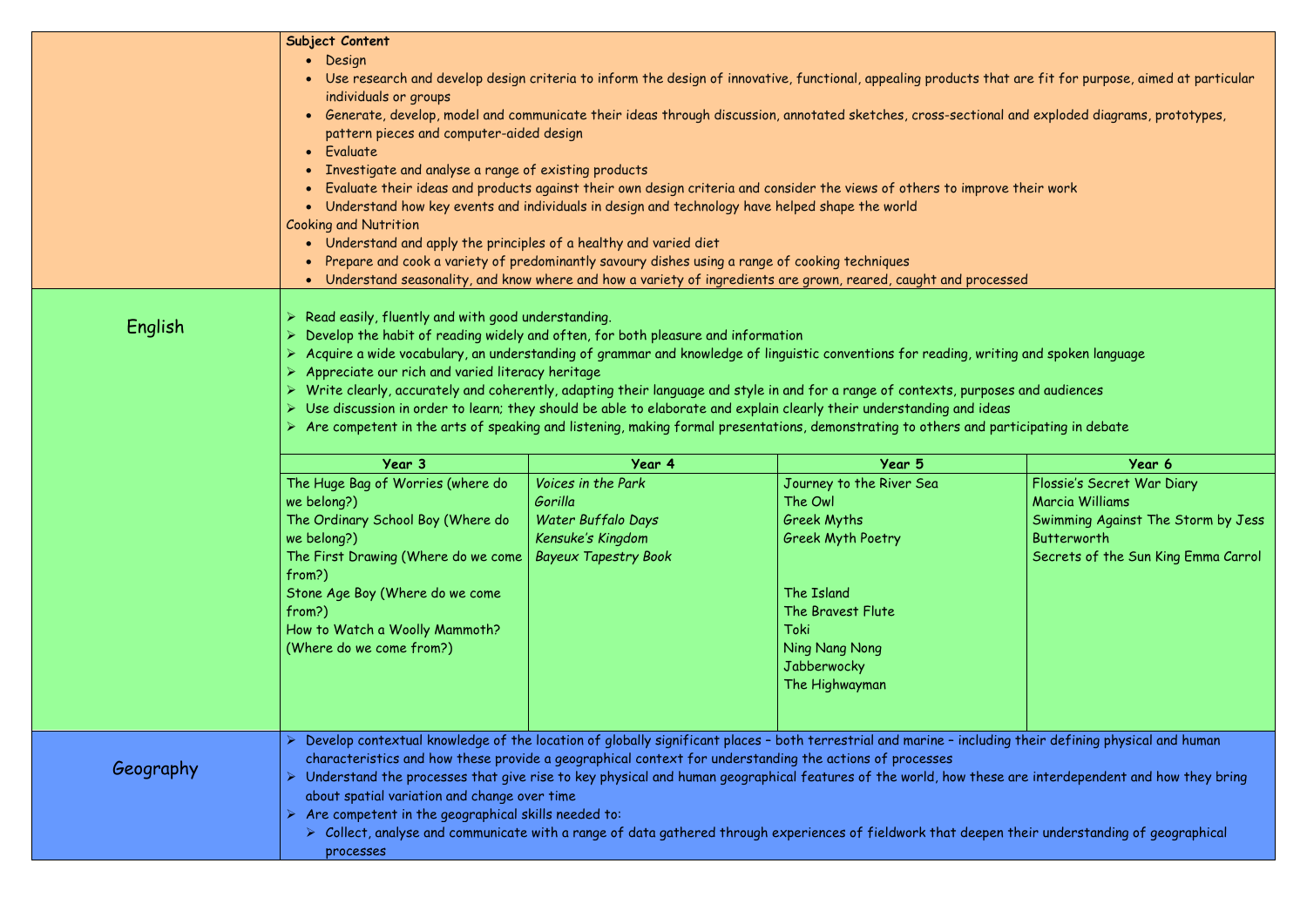|                | Interpret a range of sources of geographical information, including maps, diagrams, globes, aerial photographs and Geographical Information Systems<br>(GIS)Communicate geographical information in a variety of ways, including through maps, numerical and quantitative skills and writing at length.                                                                                                                                                                                                                                                                                                                                                                                                                               |                                                                                                                                                                                                                                                                                                                                                                                                                                                                                                                                                                                                                                                                                                                                                                                                                                                                  |                                                                                                                                                                                                                                                                                                                                                                                                                                                                                                                                          |                                                                     |
|----------------|---------------------------------------------------------------------------------------------------------------------------------------------------------------------------------------------------------------------------------------------------------------------------------------------------------------------------------------------------------------------------------------------------------------------------------------------------------------------------------------------------------------------------------------------------------------------------------------------------------------------------------------------------------------------------------------------------------------------------------------|------------------------------------------------------------------------------------------------------------------------------------------------------------------------------------------------------------------------------------------------------------------------------------------------------------------------------------------------------------------------------------------------------------------------------------------------------------------------------------------------------------------------------------------------------------------------------------------------------------------------------------------------------------------------------------------------------------------------------------------------------------------------------------------------------------------------------------------------------------------|------------------------------------------------------------------------------------------------------------------------------------------------------------------------------------------------------------------------------------------------------------------------------------------------------------------------------------------------------------------------------------------------------------------------------------------------------------------------------------------------------------------------------------------|---------------------------------------------------------------------|
|                | Year 3                                                                                                                                                                                                                                                                                                                                                                                                                                                                                                                                                                                                                                                                                                                                | Year 4                                                                                                                                                                                                                                                                                                                                                                                                                                                                                                                                                                                                                                                                                                                                                                                                                                                           | Year 5                                                                                                                                                                                                                                                                                                                                                                                                                                                                                                                                   | Year 6                                                              |
| <b>History</b> | and been influenced by the wider world<br>achievements and follies of mankind                                                                                                                                                                                                                                                                                                                                                                                                                                                                                                                                                                                                                                                         |                                                                                                                                                                                                                                                                                                                                                                                                                                                                                                                                                                                                                                                                                                                                                                                                                                                                  | Know and understand the history of these islands as a coherent, chronological narrative, from the earliest times to the present day: how people's lives have shaped this nation and how Britain has influenced<br>Know and understand significant aspects of the history of the wider world: the nature of ancient civilisations; the expansion and dissolution of empires; characteristic features of past non-European societies;                                                                                                      |                                                                     |
|                |                                                                                                                                                                                                                                                                                                                                                                                                                                                                                                                                                                                                                                                                                                                                       | Gain and deploy a historically grounded understanding of abstract terms such as 'empire', 'civilisation', 'parliament' and 'peasantry'<br>historically-valid questions and create their own structured accounts, including written narratives and analyses                                                                                                                                                                                                                                                                                                                                                                                                                                                                                                                                                                                                       | Understand historical concepts such as continuity and change, cause and consequence, similarity, difference and significance, and use them to make connections, draw contrasts, analyse trends, frame                                                                                                                                                                                                                                                                                                                                    |                                                                     |
|                | Year 3                                                                                                                                                                                                                                                                                                                                                                                                                                                                                                                                                                                                                                                                                                                                | Year 4                                                                                                                                                                                                                                                                                                                                                                                                                                                                                                                                                                                                                                                                                                                                                                                                                                                           | Year 5                                                                                                                                                                                                                                                                                                                                                                                                                                                                                                                                   | Year 6                                                              |
|                | The meaning of 'prehistory'<br>Hunter gatherer survival<br>$\circ$<br>Sources of evidence<br><b>Skara Brae</b><br>Stonehenge<br>The Bronze Age<br><b>Iron Age art</b><br>$\circ$<br>Iron Age hillforts<br>Stone Age to Iron Age houses<br>$\circ$ a depth study linked to one of<br>the British areas of study<br>listed above<br>$\circ$ a study over time tracing how<br>several aspects of national<br>history are reflected in the<br>locality (this can go beyond<br>1066)<br>$\circ$ a study of an aspect of history<br>or a site dating from a period<br>beyond 1066 that is significant<br>in the locality.<br>Oy, Cave Boy (Where did we come<br>from? Stone Age)<br>Stig of the Dump (Where did we come<br>from? Stone Age) | Britain becoming part of the<br>empire<br><b>Roman Emperors</b><br>Boudica<br>Anglo-Saxon invaders<br>Anglo-Saxon settlers<br>Anglo-Saxon villages<br>Clothing<br>Alfred the Great<br>Writing - the runic alphabet<br>Christianity, religious beliefs<br><b>Sutton Hoo</b><br>Viking raids and invasion<br>resistance by Alfred the Great<br>and Athelstan, first king of<br>England<br>further Viking invasions and<br>Danegeld<br>Anglo-Saxon laws and justice<br>Edward the Confessor and his death<br>in 1066<br>a depth study linked to one of the<br>British areas of study listed above<br>a study over time tracing how<br>several aspects of national history<br>are reflected in the locality (this<br>can go beyond 1066)<br>a study of an aspect of history or<br>a site dating from a period beyond<br>1066 that is significant in the<br>locality. | the changing power of monarchs<br>using case studies such as John,<br>Anne and Victoria<br>changes in an aspect of social<br>history, such as crime and<br>punishment from the Anglo-Saxons<br>to the present or leisure and<br>entertainment in the 20th Century<br>the legacy of Greek or Roman<br>culture (art, architecture or<br>literature) on later periods in<br>British history, including the<br>present day<br>a significant turning point in British<br>history, for example, the first<br>railways or the Battle of Britain | Pharoes<br>Pyramids<br>Mythology<br>Daily Life<br><b>River Nile</b> |

|                                                             | hs and Geographical Information Systems                   |  |  |
|-------------------------------------------------------------|-----------------------------------------------------------|--|--|
|                                                             | titative skills and writing at length.                    |  |  |
|                                                             | Year 6                                                    |  |  |
|                                                             |                                                           |  |  |
|                                                             | es have shaped this nation and how Britain has influenced |  |  |
| es; characteristic features of past non-European societies; |                                                           |  |  |

|           | Year 6                                                                                            |
|-----------|---------------------------------------------------------------------------------------------------|
| hs<br>in, | Pharoes<br>$\bullet$<br>• Pyramids<br>• Mythology<br>Daily Life<br>$\bullet$<br><b>River Nile</b> |
| axons     |                                                                                                   |
| ntury     |                                                                                                   |
|           |                                                                                                   |
|           |                                                                                                   |
|           |                                                                                                   |
| ish       |                                                                                                   |
|           |                                                                                                   |
|           |                                                                                                   |
|           |                                                                                                   |
|           |                                                                                                   |
|           |                                                                                                   |
|           |                                                                                                   |
|           |                                                                                                   |
|           |                                                                                                   |
|           |                                                                                                   |
|           |                                                                                                   |
|           |                                                                                                   |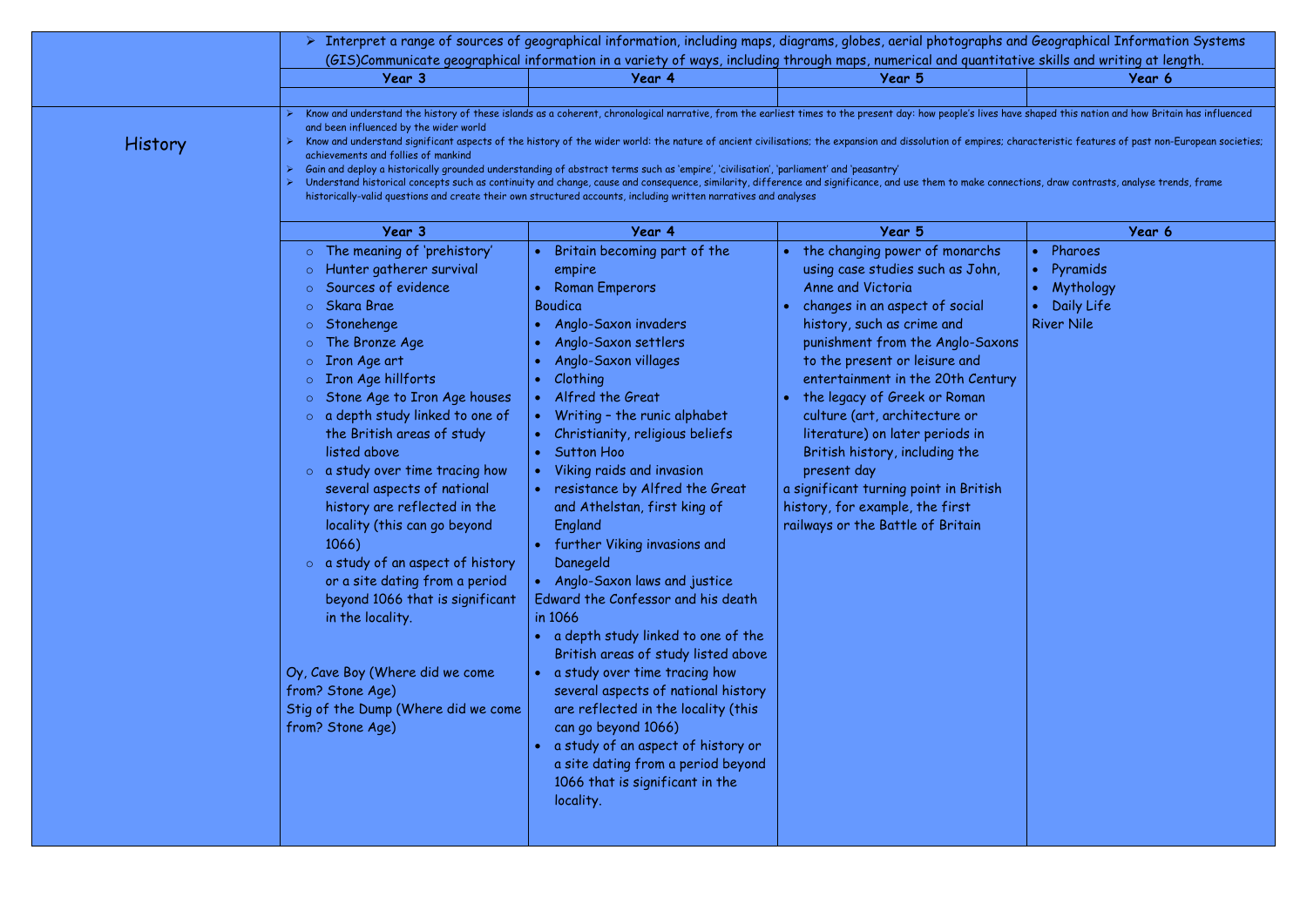| Latin       | > Understand and respond to spoken and written language from a variety of authentic sources<br>> Speak with increasing confidence, fluency and spontaneity, finding ways of communicating what they want to say<br>questions, and continually improving the accuracy of their pronunciation and intonation<br>> Can write at varying length, for different purposes and audiences, using the variety of grammatical structures<br>Discover and develop an appreciation of a range of writing in the language studied.<br>Subject Content<br>• Listen attentively to spoken language and show Speak in sentences, using familiar vocabulary, phrases and bo<br>Read carefully and show understanding of words, phrases and simple writing<br>understanding by joining in and responding<br>Explore the patterns and sounds of language through songs and rhymes and link the spelling, sound and mean<br>Appreciate stories, songs, poems and rhymes in the language<br>Broaden their vocabulary and develop their ability to understand new words that are introduced into familia<br>dictionary<br>Write phrases from memory, and adapt these to create new sentences, to express ideas clearly<br>$\bullet$<br>Describe people, places, things in writing<br>$\bullet$<br>Understand basic grammar appropriate to the language being studied, including (where relevant): feminine, n<br>conjugation of high-frequency verbs; key features and patterns of the language; how to apply these, for inst<br>differ from or are similar to English. |
|-------------|---------------------------------------------------------------------------------------------------------------------------------------------------------------------------------------------------------------------------------------------------------------------------------------------------------------------------------------------------------------------------------------------------------------------------------------------------------------------------------------------------------------------------------------------------------------------------------------------------------------------------------------------------------------------------------------------------------------------------------------------------------------------------------------------------------------------------------------------------------------------------------------------------------------------------------------------------------------------------------------------------------------------------------------------------------------------------------------------------------------------------------------------------------------------------------------------------------------------------------------------------------------------------------------------------------------------------------------------------------------------------------------------------------------------------------------------------------------------------------------------------------------------------------------------------|
| Mathematics | $\triangleright$ Read easily, fluently and with good understanding.<br>$\triangleright$ Become fluent in the fundamentals of mathematics, including through varied and frequent practice with increas<br>pupils develop conceptual understanding and the ability to recall and apply knowledge rapidly and accurately.<br>> Reason mathematically by following a line of enquiry, conjecturing relationships and generalisations, and develop<br>mathematical language.<br>> Can solve problems by applying their mathematics to a variety of routine and non-routine problems with increasi<br>problems into a series of simpler steps and persevering in seeking solutions.<br>Subject Content<br>Handwriting<br>• Increase the legibility, consistency and quality of their handwriting<br>Spoken Language<br>• Listen and respond appropriately to adults and their peers<br>• Ask relevant questions to extend their understanding and knowledge<br>Use relevant strategies to build their vocabulary<br>$\bullet$<br>Articulate and justify answers, arguments and opinions<br>$\bullet$<br>Give well-structured descriptions, explanations and narratives for different purposes, including for expressi<br>$\bullet$<br>Maintain attention and participate actively in collaborative conversation, staying on topic and initiating and r<br>Reading<br>• Retrieve and record information                                                                                                                                                  |

y, including through discussion and asking  $\epsilon$ that they have learnt

asic language structures

ning of words

r written material, including through using a<br>

nasculine and neuter forms and the tance, to build sentences; and how these

singly complex problems over time, so that

ping an argument, justification or proof using <sup>.</sup>

 $\mathop{\mathsf{sing}}$  sophistication, including breaking down-

ing feelings responding to comments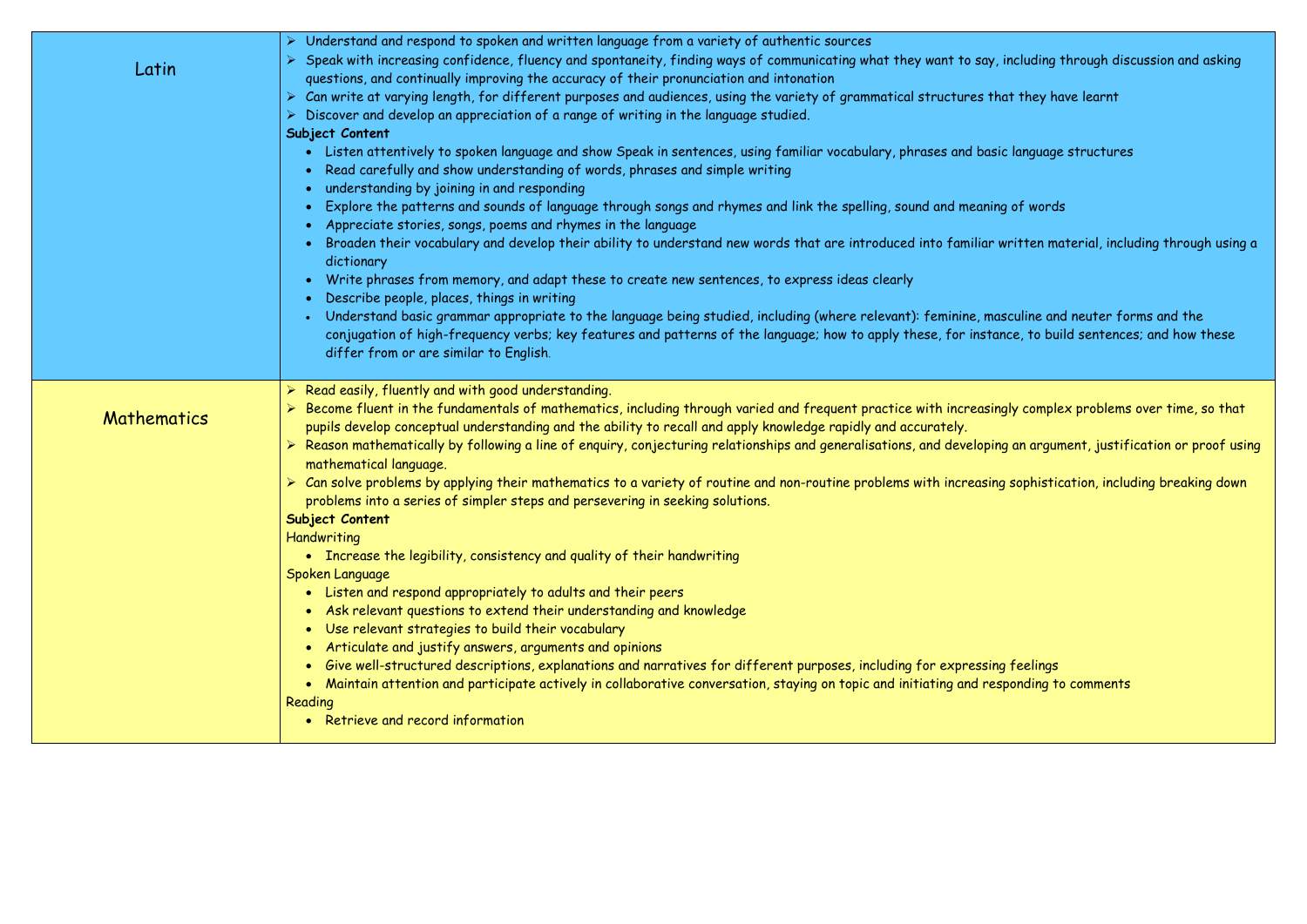| Music                     | and musicians<br>tempo, timbre, texture, structure and appropriate musical notations.<br>Subject Content                                                                                                                                                                                                                                                                                                                                                                                                                                                | technology appropriately and have the opportunity to progress to the next level of musical excellence                                                                                                                                                                                                                                                                                                                                                                                  | Perform, listen to, review and evaluate music across a range of historical periods, genres, styles and traditions, including the works of the gre<br>Learn to sing and to use their voices, to create and compose music on their own and with others, have the opportunity to learn a musical instri<br>Understand and explore how music is created, produced and communicated, including through the inter-related dimensions: pitch, duration, dy                                                                                                                   |                                                                                                                                                                                                                                                                                                                                                                             |
|---------------------------|---------------------------------------------------------------------------------------------------------------------------------------------------------------------------------------------------------------------------------------------------------------------------------------------------------------------------------------------------------------------------------------------------------------------------------------------------------------------------------------------------------------------------------------------------------|----------------------------------------------------------------------------------------------------------------------------------------------------------------------------------------------------------------------------------------------------------------------------------------------------------------------------------------------------------------------------------------------------------------------------------------------------------------------------------------|-----------------------------------------------------------------------------------------------------------------------------------------------------------------------------------------------------------------------------------------------------------------------------------------------------------------------------------------------------------------------------------------------------------------------------------------------------------------------------------------------------------------------------------------------------------------------|-----------------------------------------------------------------------------------------------------------------------------------------------------------------------------------------------------------------------------------------------------------------------------------------------------------------------------------------------------------------------------|
| <b>Physical Education</b> | Aims<br>$\triangleright$ Acquire a wide vocabulary<br>Subject Content<br>• Listen and respond appropriately to adults and their peers<br>• Use relevant strategies to build their vocabulary<br>Articulate and justify answers, arguments and opinions<br>Gain, maintain and monitor the interest of listener(s)<br>• Select and use appropriate registers for effective communication                                                                                                                                                                  | Ask relevant questions to extend their understanding and knowledge<br>Use spoken language to develop understanding through speculating, hypothesising. Imagining and exploring ideas<br>• Speak audibly and fluently with an increasing command of Standard English<br>Participate in discussions, presentation, performances, role play, improvisations and debates<br>• Consider and evaluate different viewpoints, attending to and building on the contributions of others         | Use discussion in order to learn; they should be able to elaborate and explain clearly their understanding and ideas<br>Give well-structured descriptions, explanations and narratives for different purposes, including for expressing feelings<br>Maintain attention and participate actively in collaborative conversation, staying on topic and initiating and responding to comments                                                                                                                                                                             |                                                                                                                                                                                                                                                                                                                                                                             |
|                           | Year 3                                                                                                                                                                                                                                                                                                                                                                                                                                                                                                                                                  | Year 4                                                                                                                                                                                                                                                                                                                                                                                                                                                                                 | Year 5                                                                                                                                                                                                                                                                                                                                                                                                                                                                                                                                                                | Year 6                                                                                                                                                                                                                                                                                                                                                                      |
|                           | • Listen carefully in a range of<br>different contexts and usually<br>respond appropriately to both<br>adults and their peers.<br>Follow instructions in a range of<br>unfamiliar situations.<br>Recognise when it is needed and<br>ask for specific additional<br>information to clarify<br>instructions.<br>Ask questions that relate to<br>what has been heard or what<br>was presented to them.<br>To begin to offer support for<br>their answers to questions with<br>justifiable reasoning.<br>Use vocabulary that is<br>appropriate to the topic | Listen carefully in a range of<br>different contexts and usually<br>respond appropriately to both<br>adults and their peers.<br>Follow complex<br>directions/multi-step<br>instructions without the need<br>for repetition.<br>Generate relevant questions to<br>ask a specific speaker/audience<br>in response to what has been<br>said.<br>Regularly offer answers that<br>are supported with justifiable<br>reasoning.<br>Know and use language that is<br>acceptable in formal and | Listen carefully, making timely<br>$\bullet$<br>contributions and asking<br>questions that are responsive<br>to others' ideas and views, e.g.<br>participate in a collaborative<br>project where they listen to<br>the ideas of others and adapt<br>these to meet the needs of the<br>groups.<br>• Follow complex<br>directions/multi-step<br>instructions without the need<br>for repetition.<br>Ask questions which deepen<br>$\bullet$<br>conversations and/or further<br>their knowledge.<br>Understand how to answer<br>$\bullet$<br>questions that require more | Make improvemer<br>constructive feed<br>listening skills.<br>Follow complex<br>directions/multi-<br>instructions with<br>for repetition.<br>Regularly ask rele<br>to extend their u<br>and knowledge.<br>Articulate and ju<br>with confidence i<br>situations<br>Speak audibly, flu<br>a full command of<br>English in all situd<br>Maintain attentio<br>participate active |

s, including the works of the great composers  $\overline{\phantom{s}}$ 

ortunity to learn a musical instrument, use  $\overline{\phantom{a}}$ 

d dimensions: pitch, duration, dynamics, including the inter-

|       | Year 6                           |
|-------|----------------------------------|
| nely  | Make improvements based on       |
|       | constructive feedback on their   |
| ive   | listening skills.                |
| e.g.  | Follow complex                   |
| e)    | directions/multi-step            |
| ٥.    | instructions without the need    |
| apt   | for repetition.                  |
| f the | Regularly ask relevant questions |
|       | to extend their understanding    |
|       | and knowledge.                   |
|       | Articulate and justify answers   |
| :ed   | with confidence in a range of    |
|       | situations                       |
|       | Speak audibly, fluently and with |
| ler   | a full command of Standard       |
|       | English in all situations.       |
|       | Maintain attention and           |
|       | participate actively<br>in       |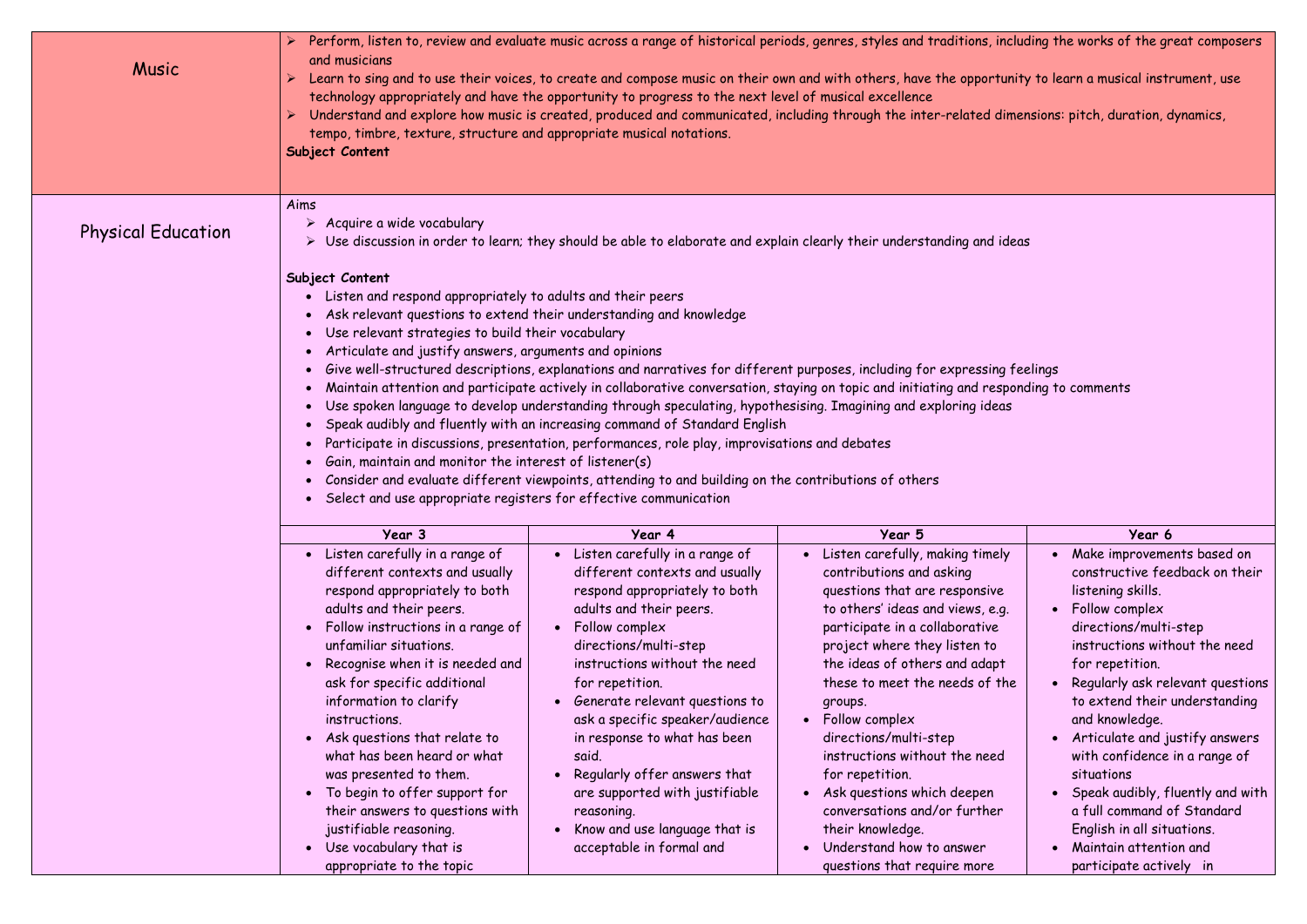|                            | Engage in discussions, making<br>$\bullet$<br>relevant points or asking<br>relevant questions to show they<br>have followed a conversation.<br>Take account of the viewpoints<br>$\bullet$<br>of others when participating in<br>discussions. | informal situations with<br>increasing confidence.<br>Engage in discussions, making<br>relevant points and ask for<br>specific additional information<br>or viewpoints from other<br>participants.<br>Begin to challenge opinions with<br>respect.<br>Engage in meaningful<br>discussions in all areas of the<br>curriculum. | detailed answers and<br>justification.<br>Know and use language that is<br>$\bullet$<br>acceptable in formal and<br>informal situations with<br>increasing confidence<br>• Develop, agree to and evaluate<br>rules for effective discussion;<br>follow their own rules in small<br>groups and whole- class<br>Ask questions, offer<br>$\bullet$<br>suggestions, challenge ideas and<br>give opinions in order to take an<br>active part in discussions. | collaborative conversations,<br>staying on topic and initiating<br>and responding to comments<br>with confidence.<br>Consider and evaluate different<br>viewpoints, adding their own<br>interpretations and building on<br>the contributions of others.<br>Offer an alternative explanation when<br>other participant(s) do not<br>understand. |
|----------------------------|-----------------------------------------------------------------------------------------------------------------------------------------------------------------------------------------------------------------------------------------------|------------------------------------------------------------------------------------------------------------------------------------------------------------------------------------------------------------------------------------------------------------------------------------------------------------------------------|---------------------------------------------------------------------------------------------------------------------------------------------------------------------------------------------------------------------------------------------------------------------------------------------------------------------------------------------------------------------------------------------------------------------------------------------------------|------------------------------------------------------------------------------------------------------------------------------------------------------------------------------------------------------------------------------------------------------------------------------------------------------------------------------------------------|
| <b>Religious Education</b> | Know about and understand a range of religions and worldviews.<br>Gain the skills needed to engage with religions and worldviews.                                                                                                             | Express ideas and insights about the nature, significance and impact of religions and worldviews.<br>Are encouraged to learn about religion and explore the beliefs of others;                                                                                                                                               |                                                                                                                                                                                                                                                                                                                                                                                                                                                         |                                                                                                                                                                                                                                                                                                                                                |
|                            | Year 3                                                                                                                                                                                                                                        | Year 4                                                                                                                                                                                                                                                                                                                       | Year 5                                                                                                                                                                                                                                                                                                                                                                                                                                                  | Year 6                                                                                                                                                                                                                                                                                                                                         |
|                            | Drama - Nativity story                                                                                                                                                                                                                        | Speaking and listening                                                                                                                                                                                                                                                                                                       | Speaking and listening                                                                                                                                                                                                                                                                                                                                                                                                                                  | Speaking and listening                                                                                                                                                                                                                                                                                                                         |
|                            | Speaking and listening                                                                                                                                                                                                                        | Presentation of work (Inc. spelling of                                                                                                                                                                                                                                                                                       | Presentation of work (inc. spelling of                                                                                                                                                                                                                                                                                                                                                                                                                  | Presentation of work (inc. spelling of                                                                                                                                                                                                                                                                                                         |
|                            | Presentation of work (including                                                                                                                                                                                                               | CEW and topic words)                                                                                                                                                                                                                                                                                                         | CEW and topic words                                                                                                                                                                                                                                                                                                                                                                                                                                     | CEW and topic words                                                                                                                                                                                                                                                                                                                            |
|                            | spelling of CEW and topic words)                                                                                                                                                                                                              | Hot seating                                                                                                                                                                                                                                                                                                                  | Debate                                                                                                                                                                                                                                                                                                                                                                                                                                                  | Poetry                                                                                                                                                                                                                                                                                                                                         |
|                            | Comparison of stories and meaning                                                                                                                                                                                                             | <b>Interviewing</b>                                                                                                                                                                                                                                                                                                          | Persuasive language                                                                                                                                                                                                                                                                                                                                                                                                                                     | Delivering a lesson                                                                                                                                                                                                                                                                                                                            |
|                            | within them.                                                                                                                                                                                                                                  | Diary entries                                                                                                                                                                                                                                                                                                                | <b>Interviewing</b>                                                                                                                                                                                                                                                                                                                                                                                                                                     | Debate                                                                                                                                                                                                                                                                                                                                         |
|                            | <b>Hindu Stories</b>                                                                                                                                                                                                                          | <b>Instructions</b>                                                                                                                                                                                                                                                                                                          |                                                                                                                                                                                                                                                                                                                                                                                                                                                         |                                                                                                                                                                                                                                                                                                                                                |
| Science                    | questions about the world around them                                                                                                                                                                                                         |                                                                                                                                                                                                                                                                                                                              | Develop scientific knowledge and conceptual understanding through the specific disciplines of biology, chemistry and physics<br>Develop understanding of the nature, processes and methods of science through different types of science enquiries that help them to answer scientific<br>Are equipped with the scientific knowledge required to understand the uses and implications of science, today and for the future.                             |                                                                                                                                                                                                                                                                                                                                                |
|                            | Year 3                                                                                                                                                                                                                                        | Year 4                                                                                                                                                                                                                                                                                                                       | Year 5                                                                                                                                                                                                                                                                                                                                                                                                                                                  | Year 6                                                                                                                                                                                                                                                                                                                                         |
|                            | $\triangleright$ To demonstrate an increasing<br>understanding of purpose and                                                                                                                                                                 | To demonstrate an increasing<br>understanding of purpose and                                                                                                                                                                                                                                                                 | To consistently produce sustained<br>and accurate writing from                                                                                                                                                                                                                                                                                                                                                                                          | To write effectively for a range<br>of purposes and audiences,                                                                                                                                                                                                                                                                                 |
|                            | audience by discussing writing                                                                                                                                                                                                                | audience by discussing writing                                                                                                                                                                                                                                                                                               | different narrative and non-                                                                                                                                                                                                                                                                                                                                                                                                                            | selecting the appropriate form                                                                                                                                                                                                                                                                                                                 |
|                            | similar to that which they are                                                                                                                                                                                                                | similar to that which they are                                                                                                                                                                                                                                                                                               | fiction genres with appropriate                                                                                                                                                                                                                                                                                                                                                                                                                         | and drawing independently on                                                                                                                                                                                                                                                                                                                   |
|                            | planning to write in order to                                                                                                                                                                                                                 | planning to write in order to                                                                                                                                                                                                                                                                                                | structure, organisation and layout                                                                                                                                                                                                                                                                                                                                                                                                                      | what they have read as models                                                                                                                                                                                                                                                                                                                  |
|                            | understand and learn from its                                                                                                                                                                                                                 | understand and learn from its                                                                                                                                                                                                                                                                                                | devices for a range of audiences                                                                                                                                                                                                                                                                                                                                                                                                                        | for their own writing (including                                                                                                                                                                                                                                                                                                               |
|                            | structure, vocabulary and                                                                                                                                                                                                                     | structure, vocabulary and                                                                                                                                                                                                                                                                                                    | and purposes.                                                                                                                                                                                                                                                                                                                                                                                                                                           | literary language,                                                                                                                                                                                                                                                                                                                             |
|                            | grammar.                                                                                                                                                                                                                                      | grammar.                                                                                                                                                                                                                                                                                                                     |                                                                                                                                                                                                                                                                                                                                                                                                                                                         | characterisation, structure, etc.).                                                                                                                                                                                                                                                                                                            |
|                            | $\triangleright$ To begin to use the structure                                                                                                                                                                                                | To begin to use the structure                                                                                                                                                                                                                                                                                                |                                                                                                                                                                                                                                                                                                                                                                                                                                                         | To distinguish between the                                                                                                                                                                                                                                                                                                                     |
|                            | of a wider range of text types                                                                                                                                                                                                                | of a wider range of text types                                                                                                                                                                                                                                                                                               |                                                                                                                                                                                                                                                                                                                                                                                                                                                         | language of speech and writing                                                                                                                                                                                                                                                                                                                 |
|                            | (including the use of simple                                                                                                                                                                                                                  | (including the use of simple                                                                                                                                                                                                                                                                                                 |                                                                                                                                                                                                                                                                                                                                                                                                                                                         | and to choose the appropriate                                                                                                                                                                                                                                                                                                                  |
|                            | layout devices in non-fiction).                                                                                                                                                                                                               | layout devices in non-fiction).                                                                                                                                                                                                                                                                                              |                                                                                                                                                                                                                                                                                                                                                                                                                                                         | level of formality.                                                                                                                                                                                                                                                                                                                            |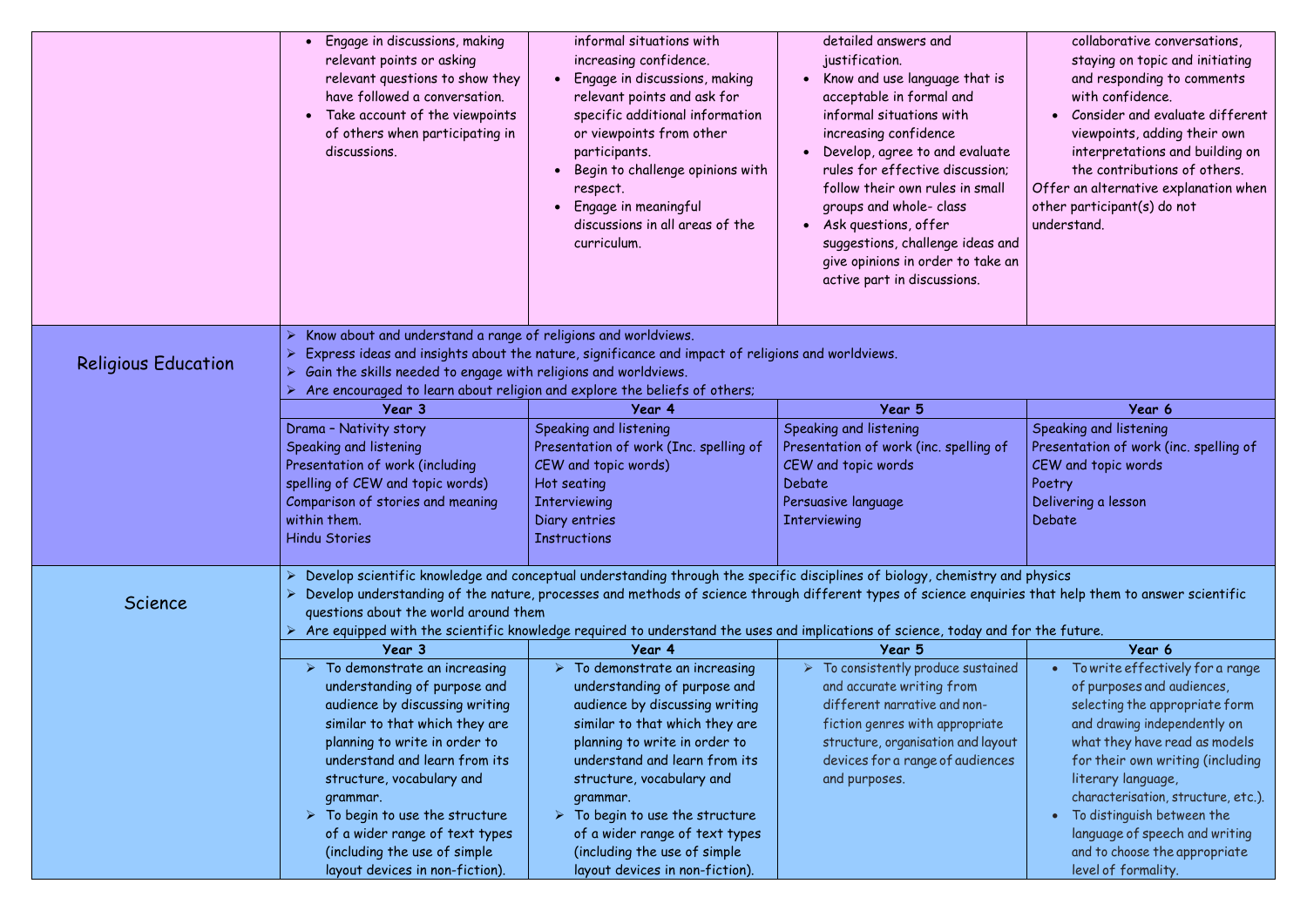| To select vocabulary and<br>grammatical structures that<br>reflect what the writing |
|-------------------------------------------------------------------------------------|
| requires (e.g. using contracted<br>forms in dialogues in narrative;                 |
| using passive verbs to affect how                                                   |
| information is presented; using                                                     |
| modal verbs to suggest degrees                                                      |
| of possibility).                                                                    |

he importance of honesty and truthfulness,

ppriate and inappropriate or unsafe physical,  $\overline{\phantom{a}}$ 

primary schools, head teachers must comply

 $f$  friendship, kindness and perseverance

|              |                                                                                                      |                                                                                            |                                                                                                                                                                                                                                                                                                                                                                                                                                                 | • To select vocabula                  |
|--------------|------------------------------------------------------------------------------------------------------|--------------------------------------------------------------------------------------------|-------------------------------------------------------------------------------------------------------------------------------------------------------------------------------------------------------------------------------------------------------------------------------------------------------------------------------------------------------------------------------------------------------------------------------------------------|---------------------------------------|
|              |                                                                                                      |                                                                                            |                                                                                                                                                                                                                                                                                                                                                                                                                                                 | grammatical struc<br>reflect what the |
|              |                                                                                                      |                                                                                            |                                                                                                                                                                                                                                                                                                                                                                                                                                                 | requires (e.g. usin                   |
|              |                                                                                                      |                                                                                            |                                                                                                                                                                                                                                                                                                                                                                                                                                                 | forms in dialogues                    |
|              |                                                                                                      |                                                                                            |                                                                                                                                                                                                                                                                                                                                                                                                                                                 | using passive verb                    |
|              |                                                                                                      |                                                                                            |                                                                                                                                                                                                                                                                                                                                                                                                                                                 | information is pres                   |
|              |                                                                                                      |                                                                                            |                                                                                                                                                                                                                                                                                                                                                                                                                                                 | modal verbs to sud                    |
|              |                                                                                                      |                                                                                            |                                                                                                                                                                                                                                                                                                                                                                                                                                                 | of possibility).                      |
| S.P.H.E.R.E. | and other, contact.                                                                                  | permission seeking and giving, and the concept of personal privacy.                        | > Pupils should be taught how to take turns, how to treat each other with kindness, consideration and respect, the importance of honesty and tr<br>Establishing personal space and boundaries, showing respect and understanding the differences between appropriate and inappropriate or uns<br>> A sex education programme tailored to the age and the physical and emotional maturity of the pupils. (NB:, in primary schools, head teachers |                                       |
|              |                                                                                                      |                                                                                            | with a parent's wish to withdraw their child from sex education beyond the national curriculum for science)                                                                                                                                                                                                                                                                                                                                     |                                       |
|              | Year 3                                                                                               | Year 4                                                                                     | Year 5                                                                                                                                                                                                                                                                                                                                                                                                                                          | Year 6                                |
|              | Relationships: Respecting Self and Others R33, R34                                                   | Health: Mental Health H19 Ourselves, Growing and Changing H27, H28, H29, H35, H36          | Living in the Wider World: Shared Responsibilities L1, L2, L3, L4, L5Aspirations Work and Carers L25, L26, L28, L30, L31                                                                                                                                                                                                                                                                                                                        |                                       |
|              | The Huge Bag of Worries (Where do<br>we belong?)<br>The Ordinary School Boy (Where do<br>we belong?) |                                                                                            |                                                                                                                                                                                                                                                                                                                                                                                                                                                 |                                       |
|              |                                                                                                      |                                                                                            | The Boy at the Back of the Class By Onjali Q Rauf A group of 9 year old children and a Syrian refugee; a story of friendship, kindness and perse                                                                                                                                                                                                                                                                                                |                                       |
|              |                                                                                                      |                                                                                            | My Brother's name is Jessica by John Boyne A story of a 13 year old trans and bullying and coming to terms with families.                                                                                                                                                                                                                                                                                                                       |                                       |
|              | Me, My Dad and the End of the Rainbow by Benjamin                                                    |                                                                                            |                                                                                                                                                                                                                                                                                                                                                                                                                                                 |                                       |
|              |                                                                                                      | Dean Heart warming and funny story about family split and secrets within a biracial family |                                                                                                                                                                                                                                                                                                                                                                                                                                                 |                                       |
|              |                                                                                                      | The Most Magnificent Thing Perseverance, growth and a girl with her best friend, her dog.  |                                                                                                                                                                                                                                                                                                                                                                                                                                                 |                                       |
|              |                                                                                                      | The Silence Seeker by Ben Morley A story about an asylum seeker and misunderstanding       |                                                                                                                                                                                                                                                                                                                                                                                                                                                 |                                       |
|              |                                                                                                      |                                                                                            | How to Live Forever by Colin Thompson An interesting book about a boy looking for books that help him live forever.                                                                                                                                                                                                                                                                                                                             |                                       |
|              |                                                                                                      |                                                                                            | Ways to Live Forever by Sally Nichols A heart wrenching story about Sam who has leukaemia written as his diary.                                                                                                                                                                                                                                                                                                                                 |                                       |
|              | Silly Billy by Anthony Browne A book about worrying and fears                                        |                                                                                            |                                                                                                                                                                                                                                                                                                                                                                                                                                                 |                                       |
|              | A is Amazing by Wendy Cooling A collections of poems about feelings                                  |                                                                                            |                                                                                                                                                                                                                                                                                                                                                                                                                                                 |                                       |
|              | For Every Child UNICEF The rights of the child in words and pictures                                 |                                                                                            |                                                                                                                                                                                                                                                                                                                                                                                                                                                 |                                       |
|              |                                                                                                      |                                                                                            |                                                                                                                                                                                                                                                                                                                                                                                                                                                 |                                       |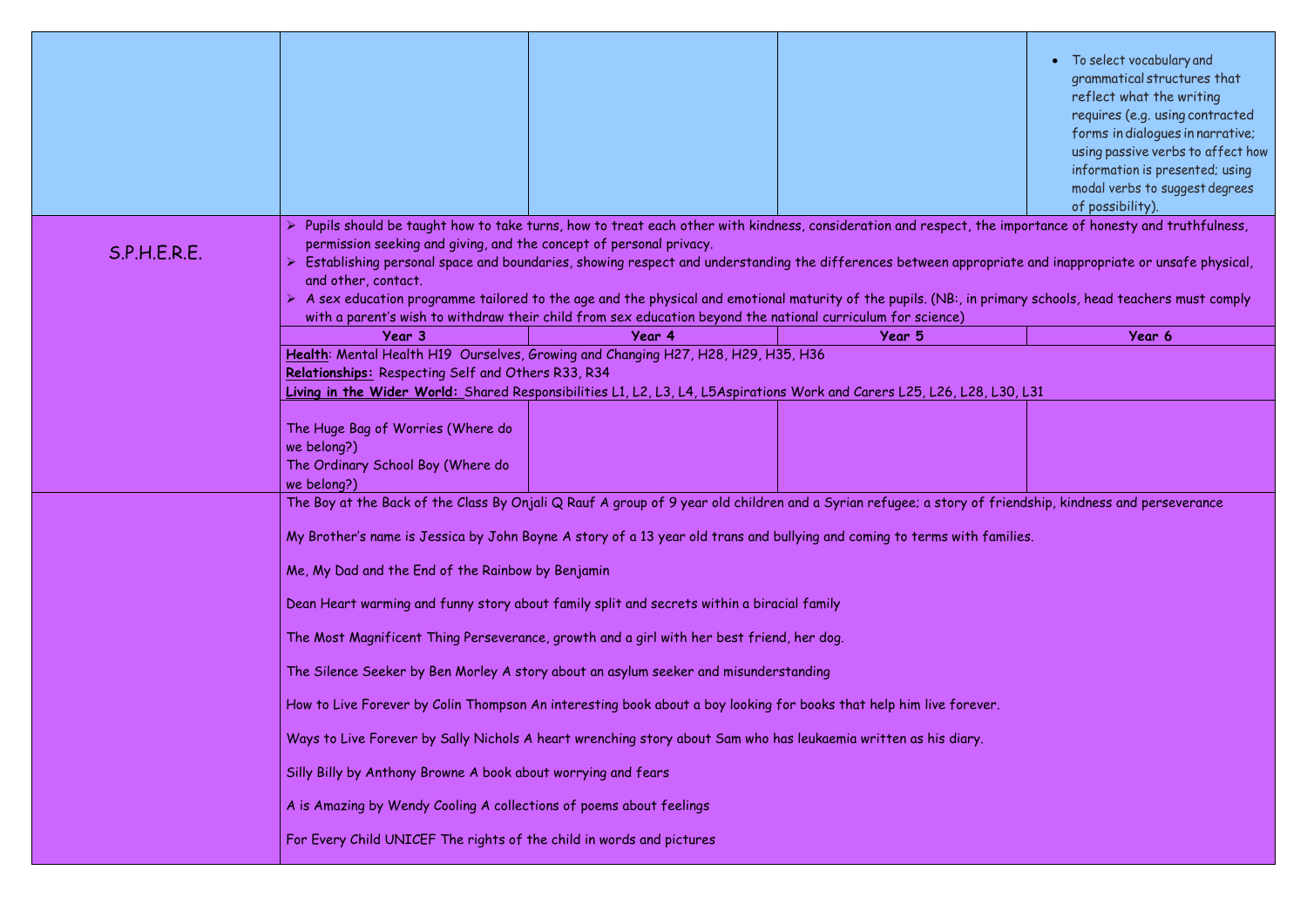Marvin Gets Mad by Joseph Theobald Being angry and learning to calm down The Paper Bag Princess Robert Munsch A good story about highlighting stereotypes Everyone by Christopher Silas Neal A book about feelings and mindfulness Grace and her family by Mary Hoffman A book about different types of families The Colour Thief by Andrew Fuesk Peters A story about depression and hope The Selfish Crocodile by Faustin Charles About selfishness and morals and sharing What We'll Build by Oliver Jeffers A story about the foundations for life memories to cherish and love Wilma Unlimited by Kathleen Krull A true story of Wilma Rudolph; perseverance and inspiring Willy the Wimp by Anthony Browne Bullying and resilience All Are Welcome by Alexendra Penfold A welcoming school And Tango Makes Three by Justin Richardson A true story of penguins in a zoo, a story of family and love Green Lizards and Red Rectangles by Steve Antony A story about war and peace and living together Green Lizards and Red Rectangles and the Blue Ball " " second part The Dot by Peter H Reynolds Freedom and making mistakes Mixed by Arree Chung Love acceptance and understanding Sully the Seahorse by Natalie Pritchard A rhyming book about self belief Monty the Manatee by Natalie Pritchard Self discovery and identity Beautiful Oops Barney Saltzberg Hooray for making mistakes The Big Book of Families by Mary Hoffman Different families The Big Book of Feelings by Mary Hoffman Different feelings 10,000 dresses by Marcus Ewert A modern fairy tale of identify, transgender and self belief The Three Questions by Jon J Muth (Leo Tolstoy) Anxiety, mindfulness and living for the now The Colour Monster Anna Llenas Moods and links to Zones of Regulation Sad Book bu Michael Rosen Death and bereavement and remembrance The Giving Tree by Shel Silverstein Sacrifice, giving and the gift of Love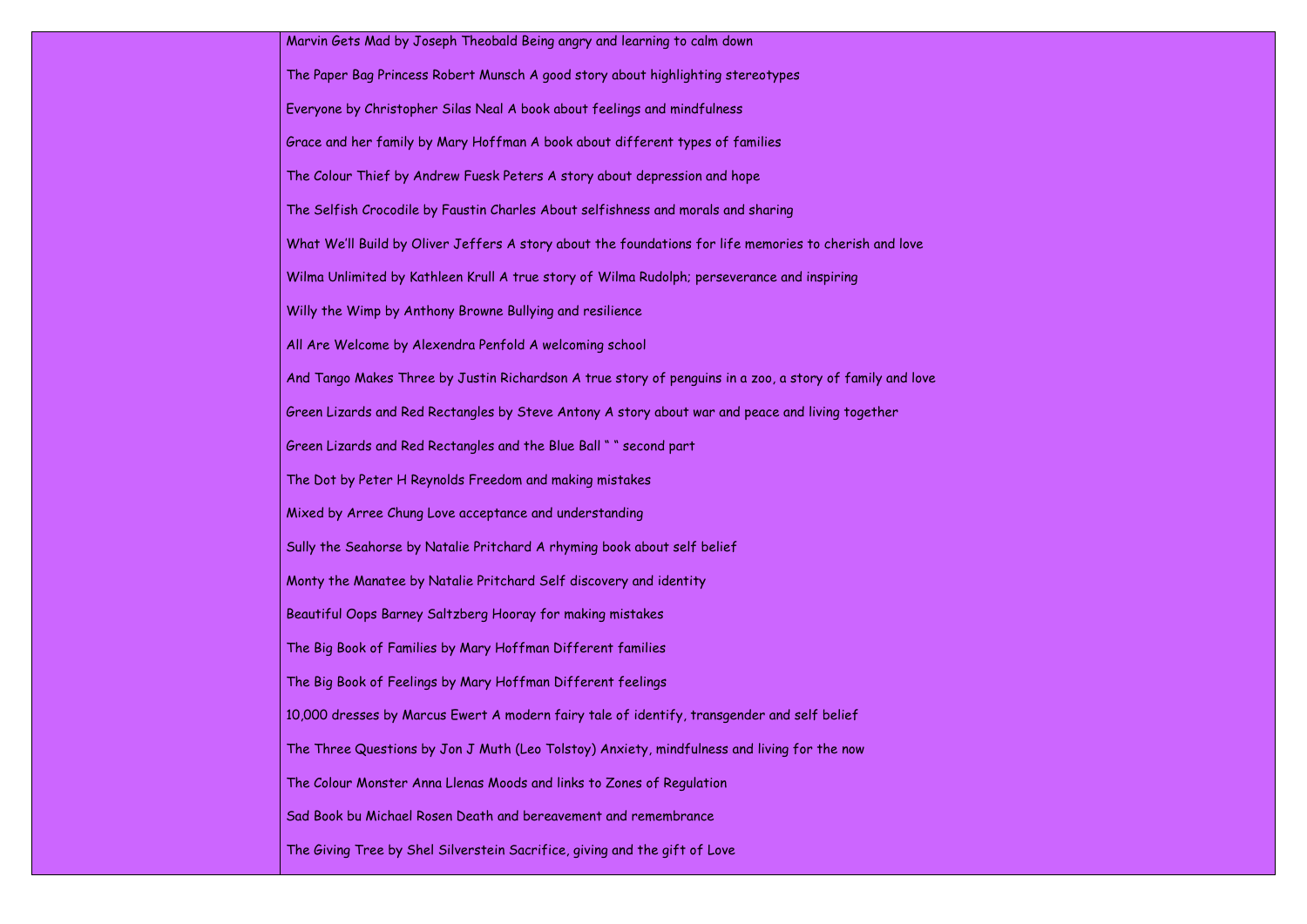|  | Julian Is a Mermaid by Jessica Love Freedom and individuality                    |
|--|----------------------------------------------------------------------------------|
|  | Julian at the Wedding by Jessica Love Love, celebration, acceptance, gay wedding |
|  |                                                                                  |

# Year 3 Overview

|         | Subject                             | Term 1                                                                                                                                                                               | Term 2                                                                                                      | Term 3                                                 | Term 4                                                                                               | Term 5                                           | Term 6                                                                                                    |
|---------|-------------------------------------|--------------------------------------------------------------------------------------------------------------------------------------------------------------------------------------|-------------------------------------------------------------------------------------------------------------|--------------------------------------------------------|------------------------------------------------------------------------------------------------------|--------------------------------------------------|-----------------------------------------------------------------------------------------------------------|
|         | Art & Design / Design<br>Technology | What is a landscape?                                                                                                                                                                 | What is a landscape?<br>What was Stone Age art like?                                                        | How do you make a Bell<br>Beaker?<br>What is a mosaic? | How do you make a Roman<br>shield?                                                                   | How do you make a Roman<br>shield?               | How do you make a bag for a<br>journey?                                                                   |
|         | Computing                           | Unit 1 - Computing systems<br>and Networks<br>Developing Online Safety<br>Guidelines<br>(Home Learning)                                                                              | Unit 2 - Creating Media 1<br>Social & Emotional Wellbeing<br>and Developing Resilience<br>(Word Processing) | Unit 3 - Programming 2<br>Responsible Internet Use     | Unit 4 - Data and Information<br>Keeping Information Safe                                            | Unit 5 - Creating Media 2<br>Digital Citizenship | Unit 6 - Programming 2<br>Playing Games and Having Fun                                                    |
| English | Narrative                           | A Journey to West Rise<br><b>Stories in Familiar Settings</b><br>The Huge Bag of Worries / Changes / Once Upon an Ordinary School Day<br><b>Descriptive Writing</b><br>Stone Age Boy |                                                                                                             |                                                        | <b>Roman Myths</b><br>The Orchard Book of Roman Myths<br>The Power of Reading<br>Escape from Pompeii |                                                  | News Reports<br>Escape from Pompeii / The Roman Record<br>Persuasive Writing<br>The Promise / The Journey |
|         | <b>Non-Fiction</b>                  | Letters<br>Stuck / The Hueys in It Wasn't Me<br><b>Instructional Writing</b><br>How to Wash a Woolly Mammoth                                                                         |                                                                                                             |                                                        | <b>Informational Texts</b><br>The Secrets of Stonehenge<br><b>Instructional Writing</b>              |                                                  | <b>Descriptive Writing</b><br>Little Red Riding Hood / Into the Forest                                    |
|         | Poetry                              | <b>Humorous Poems</b><br><b>Creating Images</b>                                                                                                                                      |                                                                                                             |                                                        |                                                                                                      |                                                  | Journey Poetry                                                                                            |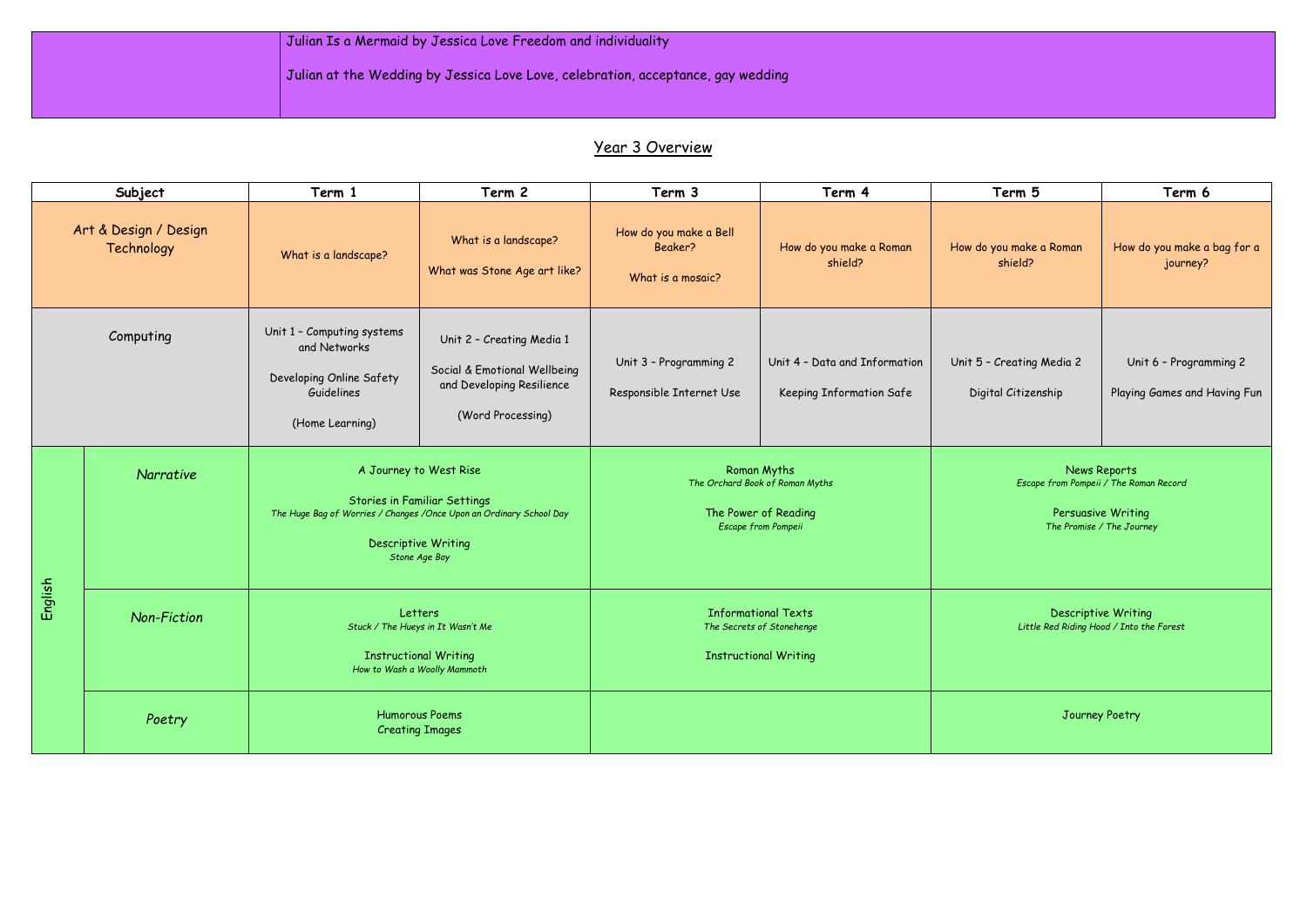| <b>Spellings</b>    | Suffixes / Prefixes<br>Homophones<br>'ei' sound / 'i' sound spelt 'y' / Words ending with the 'g' sound<br>spelt 'gue' / 'k' sound spelt 'que'<br>Year 3 Statutory words<br>Oi, Cave Boy! |                                                                                                                | Suffixes / Prefixes<br>Homophones<br>'s' spelt 'ch' / 'k' sound spelt 'ch'<br>Year 3 Statutory words             |                                                             | Suffixes<br>'i' sound<br>The '" sound spelt 'ou'                                                            | Homophones<br>Year 3 Statutory words         |
|---------------------|-------------------------------------------------------------------------------------------------------------------------------------------------------------------------------------------|----------------------------------------------------------------------------------------------------------------|------------------------------------------------------------------------------------------------------------------|-------------------------------------------------------------|-------------------------------------------------------------------------------------------------------------|----------------------------------------------|
| <b>Class Reader</b> |                                                                                                                                                                                           |                                                                                                                | Romans on the Rampage                                                                                            |                                                             | Oliver and the Seawigs                                                                                      |                                              |
| Geography / History | Where in the World is West<br>Rise? (Geography skills)                                                                                                                                    | Where in the World is West<br>Rise?<br>(Geography skills)<br>Where do we come from?<br>(Stone Age to Iron age) | Where do we come from?<br>(Stone Age to Iron age)<br>How did the Romans impact us<br>in Britain?<br>(The Romans) | How did the Romans impact us<br>in Britain?<br>(The Romans) | How did the Romans impact us<br>in Britain?<br>(The Romans)<br>Where are we going to?<br>(Geography skills) | Where are we going to?<br>(Geography skills) |
| Latin               | Meet the Family                                                                                                                                                                           | Meet the Family                                                                                                | Meet the Family /<br>Romans & Britons                                                                            | Romans & Britons                                            | Romans & Britons /<br>Food, Glorious Food                                                                   | Food, Glorious Food                          |

| <b>Number: Fractions</b>                |           |  |  |  |  |  |
|-----------------------------------------|-----------|--|--|--|--|--|
| <b>Measurement: Time</b>                |           |  |  |  |  |  |
| Geometry: Properties of Shape           |           |  |  |  |  |  |
| <b>Measurement: Mass &amp; Capacity</b> |           |  |  |  |  |  |
| corders                                 | Recorders |  |  |  |  |  |
| Tennis                                  | Rounders  |  |  |  |  |  |
| thletics                                | OAA       |  |  |  |  |  |

| Mathematics               |                                     | Number: Place Value<br>Number: Addition & Subtraction<br>Number: Multiplication & Division |               | Number: Multiplication & Division<br><b>Measurement: Money</b><br><b>Statistics</b><br>Measurement: Length & Perimeter<br><b>Number: Fractions</b> |           | <b>Number: Fractions</b><br><b>Measurement: Time</b><br>Geometry: Properties of Shape<br><b>Measurement: Mass &amp; Capacity</b> |
|---------------------------|-------------------------------------|--------------------------------------------------------------------------------------------|---------------|----------------------------------------------------------------------------------------------------------------------------------------------------|-----------|----------------------------------------------------------------------------------------------------------------------------------|
| Music                     | Music Appreciation / Sing &<br>Sign | Music Appreciation /<br>Christmas                                                          | Glockenspiels | Glockenspiels                                                                                                                                      | Recorders | Recorders                                                                                                                        |
| <b>Physical Education</b> | Football                            | Handball                                                                                   | Hockey        | Netball                                                                                                                                            | Tennis    | Rounders                                                                                                                         |
|                           | Cricket                             | Gymnastics                                                                                 | Dance         | Gymnastics                                                                                                                                         | Athletics | O.A.A.                                                                                                                           |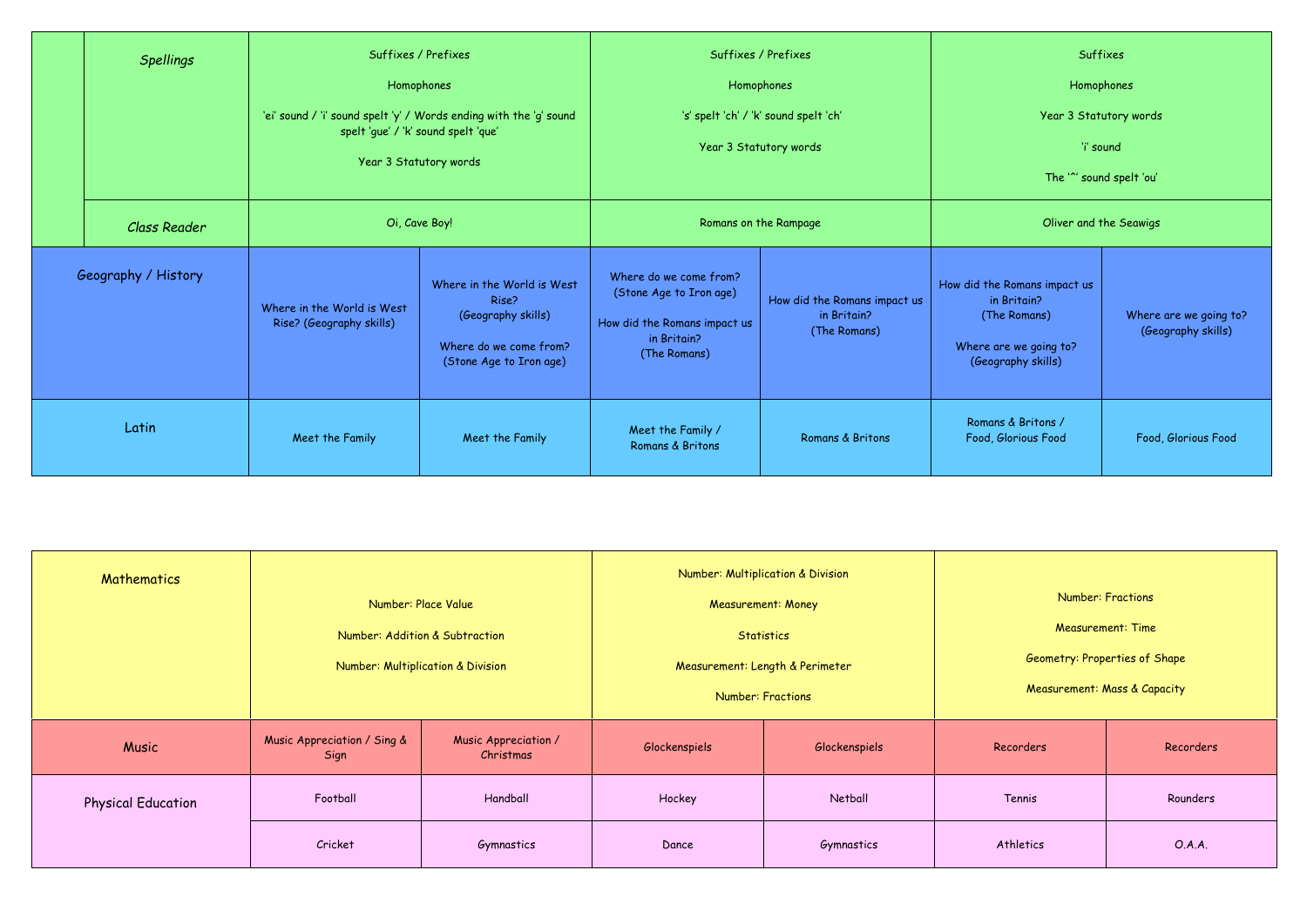| <b>Religious Education</b> | Tribes and Judaism                                                                                 | Festivals of Light                                                    | Parables & Fables                                                                          | Easter                                                                                   | Hinduism                                                                                   | Sikhism                                                                                                                      |
|----------------------------|----------------------------------------------------------------------------------------------------|-----------------------------------------------------------------------|--------------------------------------------------------------------------------------------|------------------------------------------------------------------------------------------|--------------------------------------------------------------------------------------------|------------------------------------------------------------------------------------------------------------------------------|
| Science                    | Forces & Magnets                                                                                   | Light & Dark                                                          | Rocks                                                                                      | <b>Animals including Humans</b>                                                          | Plants                                                                                     | Plants                                                                                                                       |
| S.P.H.E.R.E.               | Character Trait -<br>Perseverance<br>P.S.H.E. - Aiming High<br>R.S.E - Self Esteem & My<br>Feeling | Character Trait - Gratitude<br>P.S.H.E. - T.E.A.M.<br>R.S.E - My Body | <b>Character Trait - Respect</b><br>P.S.H.E. - Diverse Britain<br>R.S.E - My Relationships | <b>Character Trait - Kindness</b><br>P.S.H.E. - Be Yourself<br>R.S.E - Gender Sterotypes | <b>Character Trait - Teamwork</b><br>P.S.H.E. - It's My Body<br>R.S.E - Body Parts-My Body | Character Trait - Love of<br>Learning<br>P.S.H.E. - Money Matters<br>R.S.E - Asking for Help &<br>Surprises. Keeping Secrets |

## Year 4 Overview

|           | Subject                             | Term 1                                                                                                                                                                                                              | Term 2                                                                                                         | Term 3                                                         | Term 4                                 | Term 5                              | Term 6                                                                                                                                                                                                                     |
|-----------|-------------------------------------|---------------------------------------------------------------------------------------------------------------------------------------------------------------------------------------------------------------------|----------------------------------------------------------------------------------------------------------------|----------------------------------------------------------------|----------------------------------------|-------------------------------------|----------------------------------------------------------------------------------------------------------------------------------------------------------------------------------------------------------------------------|
|           | Art & Design / Design<br>Technology | Landscapes                                                                                                                                                                                                          | <b>Vikings</b>                                                                                                 | Georgia O'Keefe                                                | Pop up books                           | <b>Bayeux Tapestry</b>              |                                                                                                                                                                                                                            |
| Computing |                                     | Google Classroom                                                                                                                                                                                                    | Scratch                                                                                                        | Programming - Repetition in<br>Shapes                          | Data and Information - Data<br>Logging | Creating Media 2 - Photo<br>Editing | Programming - Repetition in<br>Games                                                                                                                                                                                       |
|           | Narrative                           | Fronted adverbials<br>Word class<br><b>Story Writing</b><br>Recounts<br>Setting & Character<br>Nouns or pronouns<br>Punctuating dialogue; role play and retelling<br>Editing and improving<br>Reading comprehension |                                                                                                                | Apostrophes & Determiners<br>Pronouns<br>Editing and improving |                                        |                                     | Fronted adverbials<br>Conjunctions<br>Descriptive devices<br>Retelling<br>Reading comprehension<br>Recount<br>Similes, metaphors and alliteration<br>Diary entry<br>Plan and write Alternative ending to Kensuke's Kingdom |
| English   | Non-Fiction                         |                                                                                                                                                                                                                     | Letter Writing<br>Newspaper report - Viking invasion<br>News report - Water Buffalo Days<br>Persuasive Writing |                                                                |                                        |                                     | <b>Battle of Hastings drama</b>                                                                                                                                                                                            |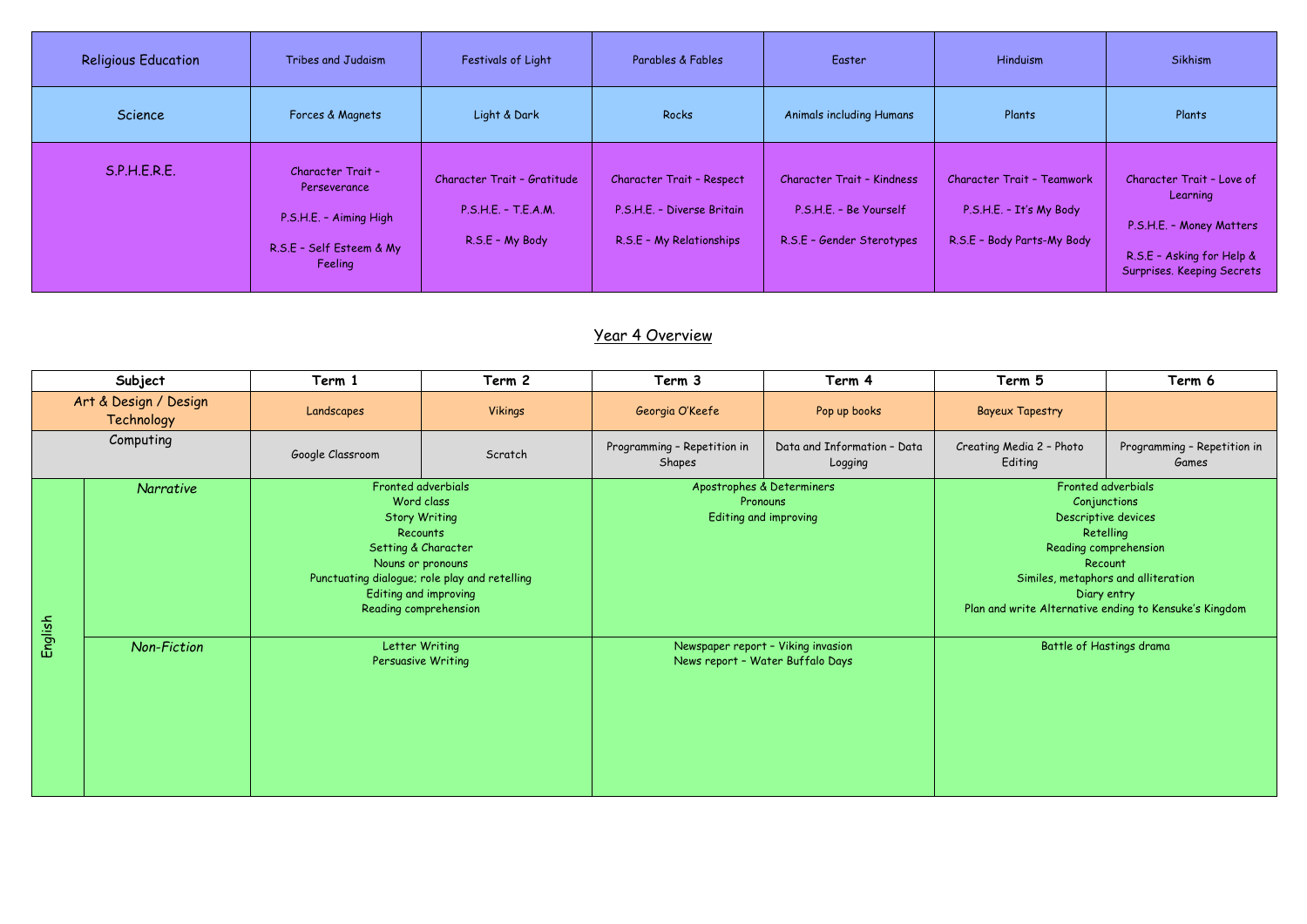### Kensuke Kingdom

o some earthqua<mark>kes</mark> cause more damage than others? / What happened at the Battle of Hastings? / Trip o Battle Abbey

| Poetry              | <b>Acrostic Poems</b><br>Poetry Anthology - Haiku, conversation, acrostic and simile<br><b>Sensory Poems</b>                                                                                                               |                                                                      |                                                                                                                       |                                                                                                                                                 |                                                        |
|---------------------|----------------------------------------------------------------------------------------------------------------------------------------------------------------------------------------------------------------------------|----------------------------------------------------------------------|-----------------------------------------------------------------------------------------------------------------------|-------------------------------------------------------------------------------------------------------------------------------------------------|--------------------------------------------------------|
| <b>Spellings</b>    |                                                                                                                                                                                                                            |                                                                      |                                                                                                                       |                                                                                                                                                 |                                                        |
| <b>Class Reader</b> | Gorilla<br>The girl who stole an elephant                                                                                                                                                                                  | Voices in the Park<br>King Arthur and the Knights of the Round Table |                                                                                                                       | Beowolf<br>How to Train your Dragon<br>Water Buffalo Days                                                                                       |                                                        |
| Geography / History | How and why is my local are<br>changing?                                                                                                                                                                                   | Who were the Anglo-Saxons?                                           | Who were the Anglo-Saxons?<br>/ What did the Vikings want<br>and how did Alfred help to<br>stop them getting it?      | What did the Vikings want and<br>how did Alfred help to stop<br>them getting it? / Why do<br>some earthquakes cause more<br>damage than others? | Why do s<br>cause m<br>others? /<br>the Battle<br>to B |
| Latin               | Revision of previous year<br>Chapter 4<br>School<br>Chapter 3<br>Work, Work, Work<br>Minimus Workbook p8-9<br>Minimus Workbook p6-7<br>Song:<br>Song: Ba La Laniger<br>Story: Corinthus et fabula<br>Story: Rufus et vespa |                                                                      |                                                                                                                       | Chapter 6<br>Off to Tow<br>Minimus Wo<br>Song: Arde<br>Play: Shopp                                                                              |                                                        |
| Mathematics         | Number: Place Value<br>Number: Addition and Subtraction<br>Measurement: Length and Perimeter<br>Number: Multiplication and Division                                                                                        |                                                                      | Number: Multiplication and Division<br><b>Measurement: Area</b><br><b>Number: Fractions</b><br><b>Number Decimals</b> |                                                                                                                                                 |                                                        |
| <b>Music</b>        | Mamma Mia                                                                                                                                                                                                                  | Christmas                                                            | Glockenspiel<br>Stage 2                                                                                               | Lean on Me<br><b>Blackbird</b>                                                                                                                  |                                                        |

How can we live more sustainably?

own Workbook p12-13 det Roma pping in York

> Number: Decimals Measurement: Money Measurement: Time **Statistics** Geometry: Properties of Shape Geometry: Position and Direction

Stop! Reflect, Rewind and Replay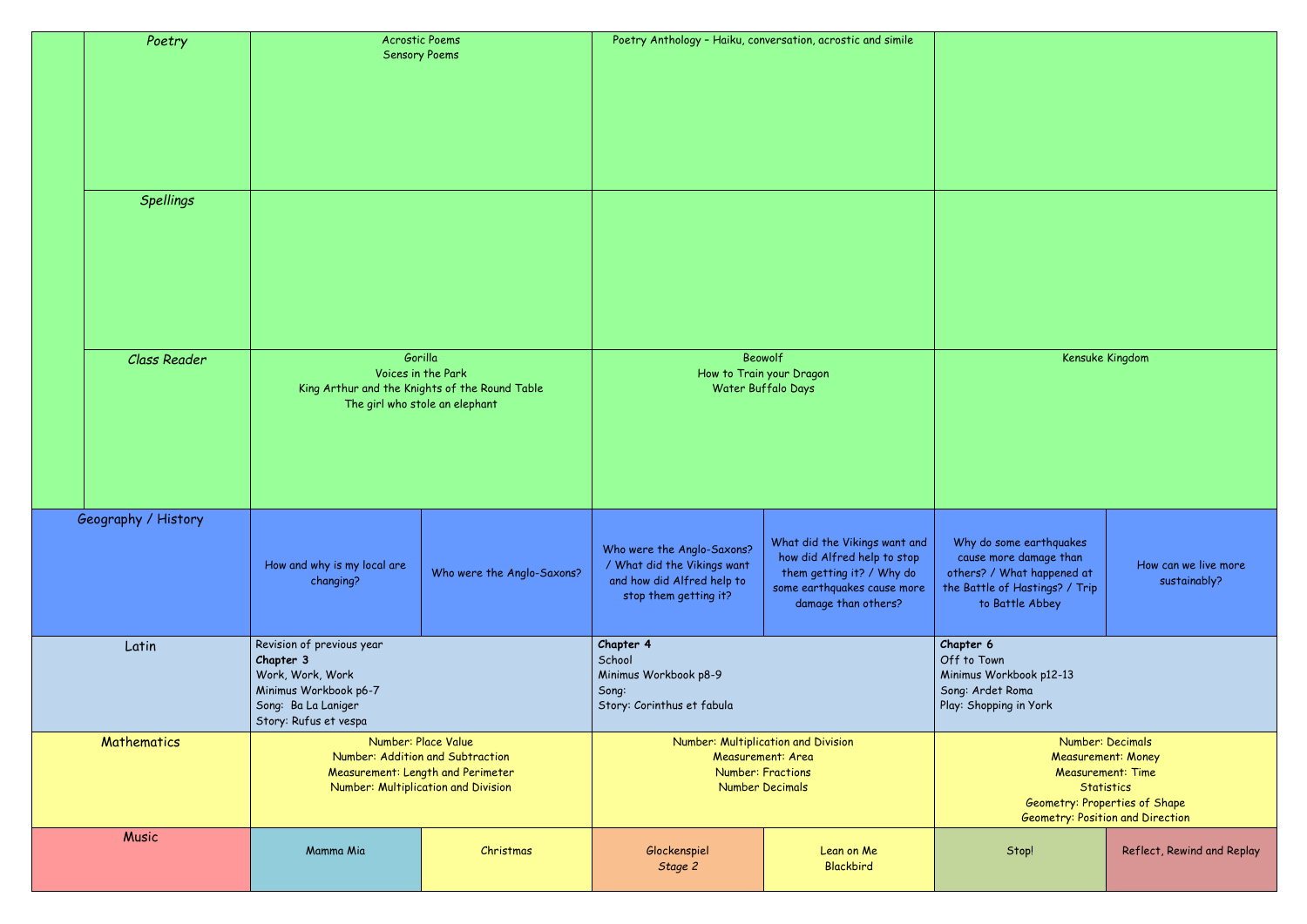| <b>Physical Education</b>  | Cricket                                                                                              | Gymnastics                                                                                                                        | Dance                                                                                  | Gymnastics                                                                                               | Athletics                                                                                          | <b>OAA</b>                                                                                             |
|----------------------------|------------------------------------------------------------------------------------------------------|-----------------------------------------------------------------------------------------------------------------------------------|----------------------------------------------------------------------------------------|----------------------------------------------------------------------------------------------------------|----------------------------------------------------------------------------------------------------|--------------------------------------------------------------------------------------------------------|
|                            | Football<br>Swimming                                                                                 | Handball<br>Swimming                                                                                                              | Hockey<br>Swimming                                                                     | Netball                                                                                                  | Tennis                                                                                             | Rounders                                                                                               |
| <b>Religious Education</b> | <b>Tribes and Buddhism</b>                                                                           | Paganism<br>People of faith                                                                                                       | Food and Fasting                                                                       | Christianity                                                                                             | Pilgrimages                                                                                        | Signs and symbols                                                                                      |
| Science                    | <b>States of Matter</b>                                                                              | Sound                                                                                                                             | Electricity                                                                            |                                                                                                          | Living things and their<br>habitats                                                                | Animals including humans                                                                               |
| S.P.H.E.R.E.               | Think positive<br>Growth mind set, resilience,<br>mindfulness<br>My feelings<br>Emotions and empathy | <b>Respecting Rights</b><br>R & R Respecting school<br><b>Digital Wellbeing</b><br>Body parts and appropriate<br>touch<br>My body | One World<br>(human rights, inequality,<br>climate change, charity<br>My relationships | <b>VIPs</b><br>Making friends and falling out<br>My beliefs -<br>Similar<br><b>Different</b><br>identity | Growing up<br>Puberty, relationships, families<br>Marriage<br>Arranged marriage<br>Forced marriage | Safety First (online safety,<br>road safety, dares and<br>medicine<br>Asking for help<br>Peer pressure |

# Year 5 Overview 2021-2022

|           | Subject                             | Term 1                                                                                                                                             | Term 2                                   | Term 3                                                                                                                       | Term 4                                        | Term 5                                | Term 6                                                                                                            |
|-----------|-------------------------------------|----------------------------------------------------------------------------------------------------------------------------------------------------|------------------------------------------|------------------------------------------------------------------------------------------------------------------------------|-----------------------------------------------|---------------------------------------|-------------------------------------------------------------------------------------------------------------------|
|           | Art & Design /<br>Design Technology | Jeannie Baker<br>Cuckmere painting                                                                                                                 | Drawing skills<br><b>Rainforest Toys</b> | <b>Greek Patterns</b><br><b>Greek Vases</b>                                                                                  | <b>Greek Columns</b><br><b>Clay Tiles</b>     | Quentin Blake<br><b>Mayan Deities</b> | Mayan Jewellery                                                                                                   |
| Computing |                                     | Computing systems and<br>network - sharing information                                                                                             | Creating media 1 - vector<br>drawing     | Programming 1-selection in<br>physical computing                                                                             | Data and information - flat<br>file databases | Creating media 2 - video<br>editing   | Programming 2 - selection in<br>quizzes                                                                           |
|           | Narrative                           | Descriptive writing<br>Writing narratives                                                                                                          |                                          | The Journey to the River Sea<br><b>Greek Myths</b>                                                                           |                                               |                                       | The Island<br>The Bravest Flute<br>Toki                                                                           |
|           | <b>Non-Fiction</b>                  | Deforestation<br>Persuasive writing                                                                                                                |                                          | Greek God/Goddess Fact-File<br><b>Historical Recount</b>                                                                     |                                               | <b>Historical Recount</b>             |                                                                                                                   |
| English   | Poetry                              | The Owl<br>Performance Poetry<br>Writing own poetry                                                                                                |                                          | Greek Myth Poetry                                                                                                            |                                               |                                       | Ning Nang Nong<br>Jabberwocky<br>The Highwayman                                                                   |
|           | <b>Play Scripts</b>                 |                                                                                                                                                    |                                          | <b>Baucis and Philemon</b><br>It's All Greek To Me                                                                           |                                               |                                       |                                                                                                                   |
|           | Additional                          |                                                                                                                                                    |                                          |                                                                                                                              |                                               |                                       |                                                                                                                   |
|           | Grammar                             | Relative clauses, modal verbs, adverbials of time and number,<br>expanded noun phrases, use of commas to clarify meaning or to<br>avoid ambiguity, |                                          | Converting nouns or adjectives into verbs using suffixes, verb<br>prefixes, indicating degrees of possibility using adverbs, |                                               |                                       | Devices to build cohesion within a paragraph, punctuation -<br>brackets, dashes or commas to indicate parenthesis |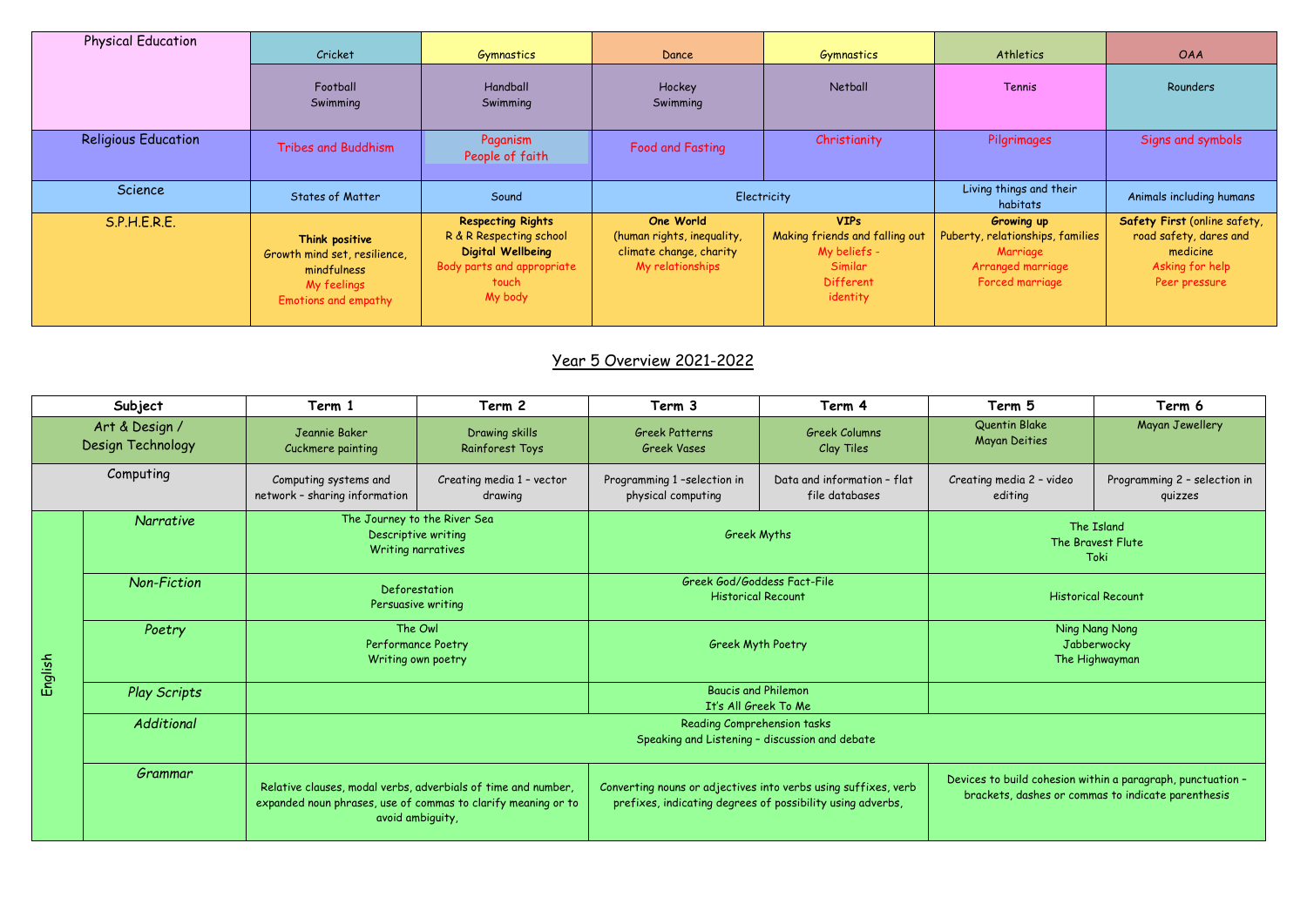| <b>Ongoing Grammar</b>                                                                                                                                                | Plural and possessive s, apostrophes for possession and contraction, fronted adverbials, punctuation of direct speech, punctuation, consistent use of tense throughout writing, clause, subordinate<br>clause, adverbs, commas, complex sentences, conjunctions, nouns Paragraphing, imperative, determiner, Standard English, Verbs, formal language, audience, preposition, pronouns, relative clause,<br>modal verb, relative pronoun, apostrophes, complex &compound sentences, purpose |                       |                                                                                                     |                                    |                                                                                                                                                                  |            |  |
|-----------------------------------------------------------------------------------------------------------------------------------------------------------------------|---------------------------------------------------------------------------------------------------------------------------------------------------------------------------------------------------------------------------------------------------------------------------------------------------------------------------------------------------------------------------------------------------------------------------------------------------------------------------------------------|-----------------------|-----------------------------------------------------------------------------------------------------|------------------------------------|------------------------------------------------------------------------------------------------------------------------------------------------------------------|------------|--|
| Mathematics<br>Number: Place Value<br>Number: Addition and Subtraction<br><b>Statistics</b><br>Number: Multiplication and Division<br>Measurement: Perimeter and area |                                                                                                                                                                                                                                                                                                                                                                                                                                                                                             |                       | Number: Multiplication and division<br><b>Number: Fractions</b><br>Number: Decimals and percentages |                                    | <b>Number: Decimals</b><br>Geometry: Property of shape<br>Geometry: Position and direction<br><b>Measurement: Converting units</b><br><b>Measurement: Volume</b> |            |  |
| Geography & History                                                                                                                                                   | What is a River?                                                                                                                                                                                                                                                                                                                                                                                                                                                                            | What is a Rainforest? | Who were the Ancient Greeks?                                                                        |                                    | Who were the Ancient Maya?                                                                                                                                       |            |  |
| Latin                                                                                                                                                                 | Chapter 7 and 8<br>The Military Machine<br>Clean and Healthy                                                                                                                                                                                                                                                                                                                                                                                                                                |                       | Chapter 8 and 9<br>Clean and Healthy<br>A Soldier's Life                                            |                                    | Chapter 9 and 10<br>A Soldier's Life<br>The Romantic Ring                                                                                                        |            |  |
| <b>Music</b>                                                                                                                                                          | Charanga-Livin' on a Prayer                                                                                                                                                                                                                                                                                                                                                                                                                                                                 | Christmas concert     | Make You Feel My Love                                                                               | Greek play songs                   | The Fresh Prince of Bel Air   Reflect, Rewind and Replay                                                                                                         |            |  |
|                                                                                                                                                                       | Cricket                                                                                                                                                                                                                                                                                                                                                                                                                                                                                     | Gymnastics            | Dance                                                                                               | Gymnastics                         | Athletics                                                                                                                                                        | <b>OAA</b> |  |
| <b>Physical Education</b>                                                                                                                                             | Tag Rugby/Swimming                                                                                                                                                                                                                                                                                                                                                                                                                                                                          | Handball/Swimming     | Hockey/Swimming                                                                                     | Basketball                         | Tennis                                                                                                                                                           | Rounders   |  |
| <b>Religious Education</b>                                                                                                                                            | Hinduism                                                                                                                                                                                                                                                                                                                                                                                                                                                                                    | Religious Journeys    | Violent and Non-violent<br>Protest<br><b>Inspirational People</b>                                   | St David's Day<br>The Easter Story | <b>Holy Books</b>                                                                                                                                                | Islam      |  |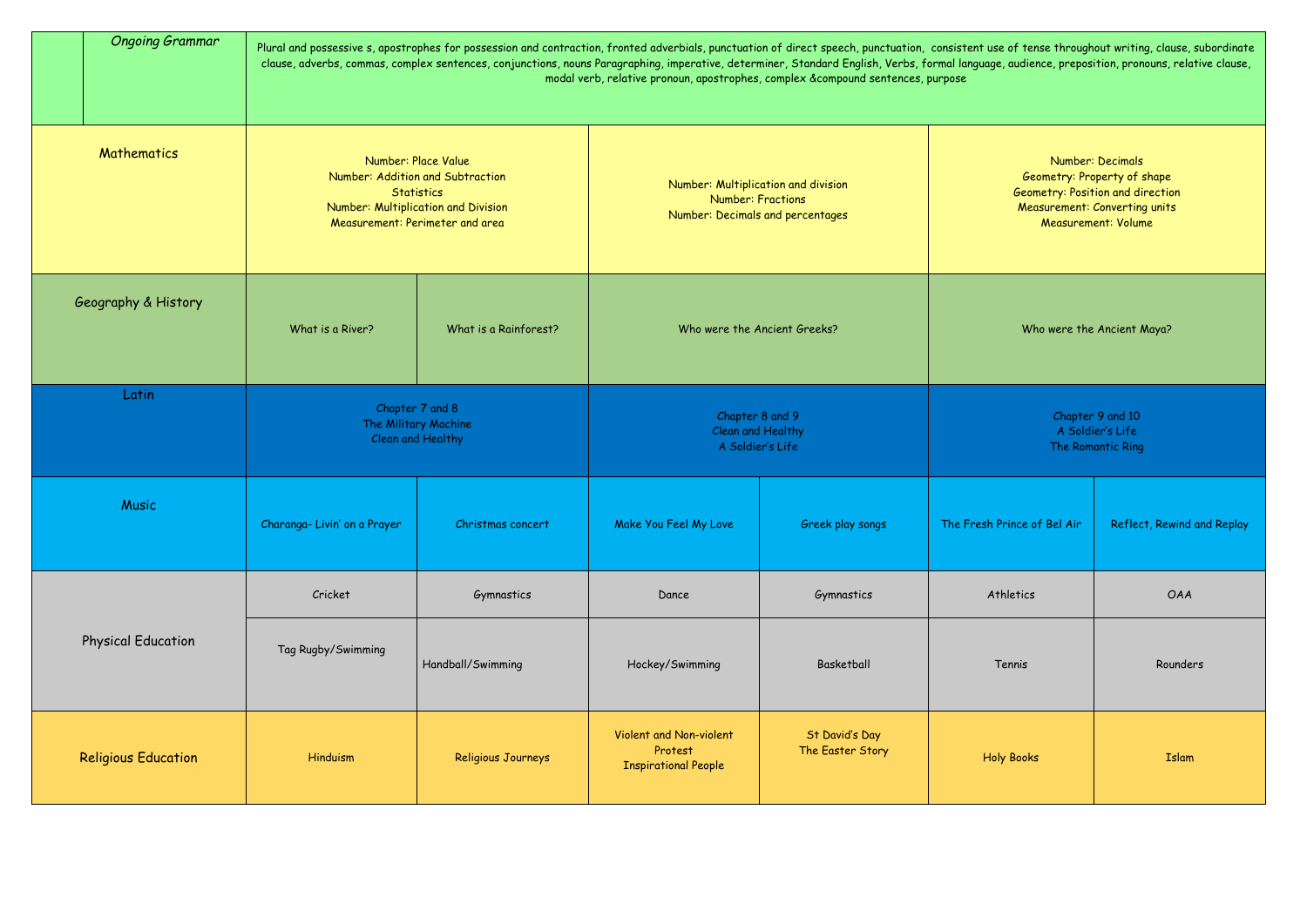| Science                                                                                | Living Things and their habitats<br><b>Evolution and Inheritance</b><br><b>Classification</b> |                                                                                                    | <b>Earth and Space</b>                                                                                                  | Properties and Changes of Materials                                                    |                                                                                      | <b>Forces</b>                                                           |
|----------------------------------------------------------------------------------------|-----------------------------------------------------------------------------------------------|----------------------------------------------------------------------------------------------------|-------------------------------------------------------------------------------------------------------------------------|----------------------------------------------------------------------------------------|--------------------------------------------------------------------------------------|-------------------------------------------------------------------------|
| S.P.H.E.R.E.<br>(Social, Personal, Health, Economic,<br><b>Relationship Education)</b> | Perseverance                                                                                  | Gratitude                                                                                          | Respect                                                                                                                 | Kindness                                                                               | Teamwork                                                                             | Love of Learning                                                        |
| And<br><b>Relationship and Sex Education</b>                                           | Aiming High Raising<br>Aspirations and enterprise<br>Puberty                                  | Team collaboration and team<br>working - including rights<br>around the world Puberty - my<br>body | Diverse Britain communities<br>and making a positive<br>contribution + see extremism<br>and Prevent<br>My relationships | Be Yourself self-esteem,<br>assertiveness and emotions<br>My beliefs & gender identity | It's my body making healthy<br>choices, sleeping well, drugs<br>Personal information | Money matters being critical<br>consumers, budgeting<br>Asking for help |

## Year 6 Overview

|         | Subject                             | Term 1                                                                                                                                                                                                                                                                     | Term 2                                                                                                                                                                                 | Term 3                                                                                                                                                                                         | Term 4                                                                     | Term 5                                                                                      | Term 6                                           |
|---------|-------------------------------------|----------------------------------------------------------------------------------------------------------------------------------------------------------------------------------------------------------------------------------------------------------------------------|----------------------------------------------------------------------------------------------------------------------------------------------------------------------------------------|------------------------------------------------------------------------------------------------------------------------------------------------------------------------------------------------|----------------------------------------------------------------------------|---------------------------------------------------------------------------------------------|--------------------------------------------------|
|         | Art & Design / Design<br>Technology | Sketching<br>Sketching, tone shading,<br>proportions of a figure<br>use of colour<br>Keith Haring                                                                                                                                                                          | <b>Drawing figures</b><br>DT - make periscopes<br>(Science - light)<br>Ravillious - famous artists<br>Henry More clay sculptures<br>and sketching and evaluation<br>Propaganda posters | <b>Storms and Shipwrecks</b><br>Turner<br>Water colours<br>Persuasive imagery                                                                                                                  | Maths in Art<br><b>Tessellation patterns</b><br>Piet Mondrian<br>MC Escher | <b>Egyptian Art</b><br>Hieroglyphs<br>DT pyramids<br>Canopic jars<br>Sarcophagus<br>posters | <b>Production props</b><br><b>Costume Design</b> |
|         | DT                                  | Cookery in Forest School                                                                                                                                                                                                                                                   |                                                                                                                                                                                        |                                                                                                                                                                                                |                                                                            |                                                                                             |                                                  |
|         | Computing                           | esafety<br>internet communication<br>Spreadsheets<br>surveys<br>pivot                                                                                                                                                                                                      | eSafety<br><b>SULVEYS</b><br>3D programming                                                                                                                                            | esafety<br>3D programming                                                                                                                                                                      | esafety<br>sensing                                                         | esafety<br>webpage creating                                                                 | esafety<br>variables                             |
| English | Narrative                           | Lion and Unicorn by Shirley Hughes<br>Little Ships of Dunkirk by Louise Borden<br>Carrie's War by Nina Bawden<br>Once by Maurice Glietzman<br>Boy in the Striped Pyjamas by John Boyne<br>Letters from the Lighthouse by Emma Carroll<br>Friend or Foe by Michael Morpurgo |                                                                                                                                                                                        | The Arrival Eric Tan<br>The Tempest by William Shakespeare<br>The Lighthouse<br>Swimming Against The Storm by Jess Butterworth<br>Kraken - Greek myth<br>Shackleton's Journey by William Grill |                                                                            | Secrets of the Sun King Emma Carrol<br>Production story / text                              |                                                  |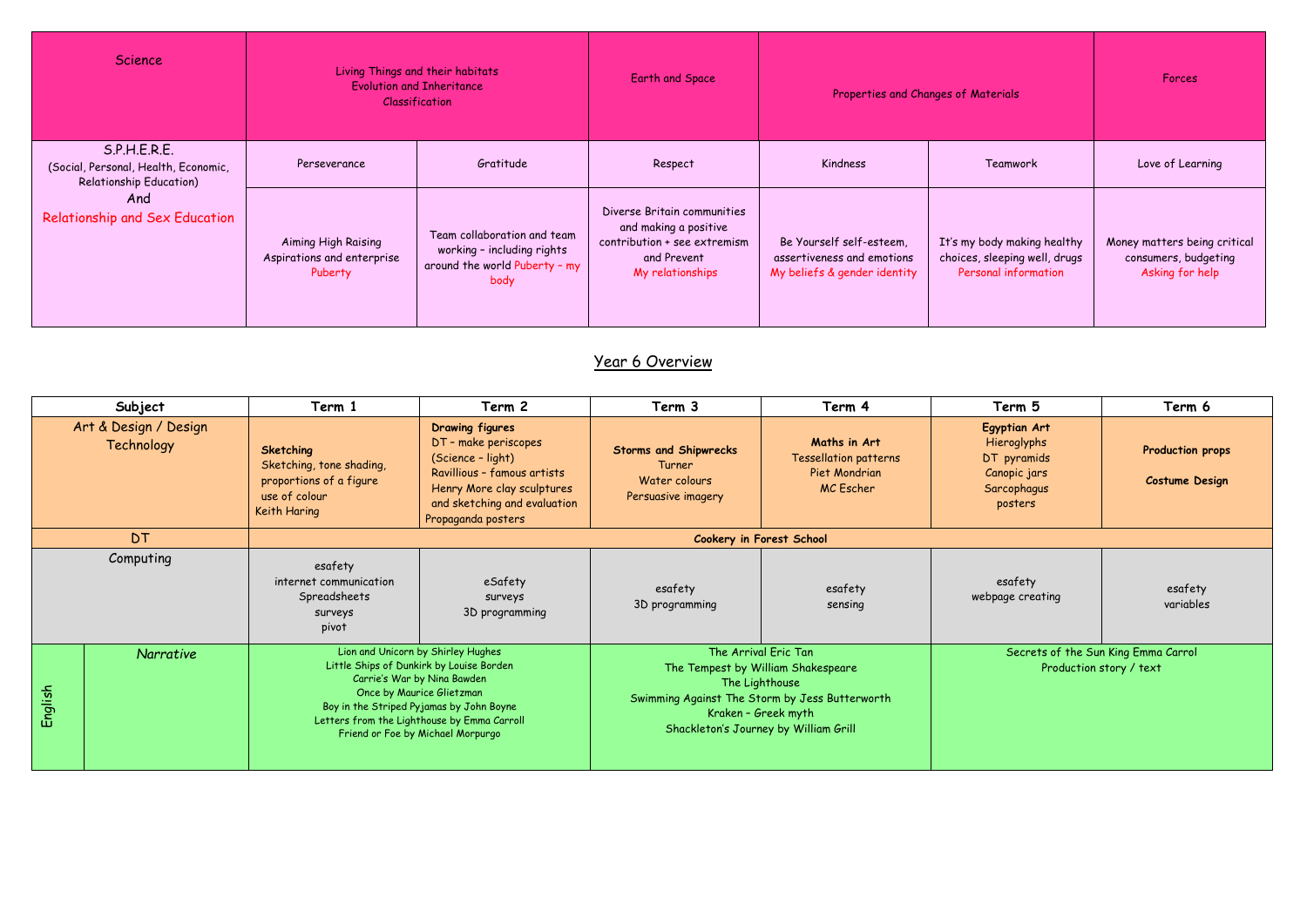|                                                                                                                                                                                                                          | <b>Non-Fiction</b>  | Grammar<br><b>Biography writing</b><br>reports and recounts<br>description<br>letter writing<br>Blackout Poetry Battle of Britain |                                                                                                                                                                                         | Titanic<br>Speech<br>description<br>Argument and debate<br><b>Grammar and revision</b><br>newspapers<br>Storms/compass/environment poetry |                                                                                              | Egyptian topic books<br>Newspaper reports<br>Play scripts<br>Diary<br>Letter writing<br>Egyptian poetry                                                                                 |                                                                 |
|--------------------------------------------------------------------------------------------------------------------------------------------------------------------------------------------------------------------------|---------------------|-----------------------------------------------------------------------------------------------------------------------------------|-----------------------------------------------------------------------------------------------------------------------------------------------------------------------------------------|-------------------------------------------------------------------------------------------------------------------------------------------|----------------------------------------------------------------------------------------------|-----------------------------------------------------------------------------------------------------------------------------------------------------------------------------------------|-----------------------------------------------------------------|
|                                                                                                                                                                                                                          | Poetry              |                                                                                                                                   |                                                                                                                                                                                         |                                                                                                                                           |                                                                                              |                                                                                                                                                                                         |                                                                 |
| No Non-sense Spellings Block 3 Autumn<br><b>Spellings</b><br>-ible -able -fer statutory words homophones-cious -tious<br>statutory                                                                                       |                     |                                                                                                                                   |                                                                                                                                                                                         | Non-sense Spellings Block 3 Spring<br>-ough - statutory -cial -tial homophones suffix prefixes                                            |                                                                                              | No Non-sense spellings Block 3 Summer<br>Statutory - ant - ance - ancy<br>Root words -ent - ence - ency<br>homophones<br>Secrets of the Sun King Emma Carrol<br>+Personal class readers |                                                                 |
|                                                                                                                                                                                                                          | <b>Class Reader</b> | Flossie's Secret War Diary<br>Marcia Williams<br>+Personal class readers                                                          |                                                                                                                                                                                         | Swimming Against The Storm by Jess Butterworth<br>+Personal class readers                                                                 |                                                                                              |                                                                                                                                                                                         |                                                                 |
|                                                                                                                                                                                                                          | Geography / History | Why do we have Wars?<br>WW2 assessment<br>Map work<br><b>Invasions</b><br><b>Dunkirk</b><br>Axis and Allies<br>Evacuation         | Why do we have Wars?<br>Rationing<br>Propaganda<br>Women at War<br>Holocaust<br><b>Battle of Britain</b><br>Enigma<br>End of the War                                                    | How is climate change<br>affecting the world's oceans<br>and people? How does the<br>ice melting in Antarctica<br>change the oceans?      | How do we look after our<br>environment and save<br>energy? Water? Oil?<br><b>Resources?</b> | Is it ever right to take<br>things that don't belong to<br>you?                                                                                                                         | Is it ever right to take<br>things that don't belong to<br>you? |
| Latin                                                                                                                                                                                                                    |                     | Minimus<br><b>Burials</b>                                                                                                         | <b>Minimus</b><br><b>Stories</b>                                                                                                                                                        | n/a<br><b>SATs revision</b>                                                                                                               | n/a<br><b>SATs revision</b>                                                                  | n/a<br>Party Planning and production                                                                                                                                                    | n/a<br>Party planning<br>and production                         |
| <b>Mathematics</b><br>Place Value Rounding Negative numbers<br>4 operations Factors multiples<br><b>Prime Indices BIDMAS</b><br>Fractions - four operations of fractions<br>Geometry & position<br><b>Christmas Shop</b> |                     |                                                                                                                                   | decimals percentages algebra<br>Statistics property of shapes money and consolidation and<br>conversion perimeter volume area ratio<br>transition to secondary school maths<br>revision |                                                                                                                                           |                                                                                              |                                                                                                                                                                                         |                                                                 |
|                                                                                                                                                                                                                          | <b>Music</b>        | Happy - Charanga                                                                                                                  | <b>Big Sing</b>                                                                                                                                                                         | Charanga                                                                                                                                  | Charanga                                                                                     | Charanga                                                                                                                                                                                | Charanga                                                        |
|                                                                                                                                                                                                                          |                     | Bench Ball & Rugby                                                                                                                | Gymnastics                                                                                                                                                                              | Dance                                                                                                                                     | Gymnastics                                                                                   | Athletics                                                                                                                                                                               | OAA                                                             |

| Egyptian topic books |
|----------------------|
| Newspaper reports    |
| Play scripts         |
| Diary                |
| Letter writing       |